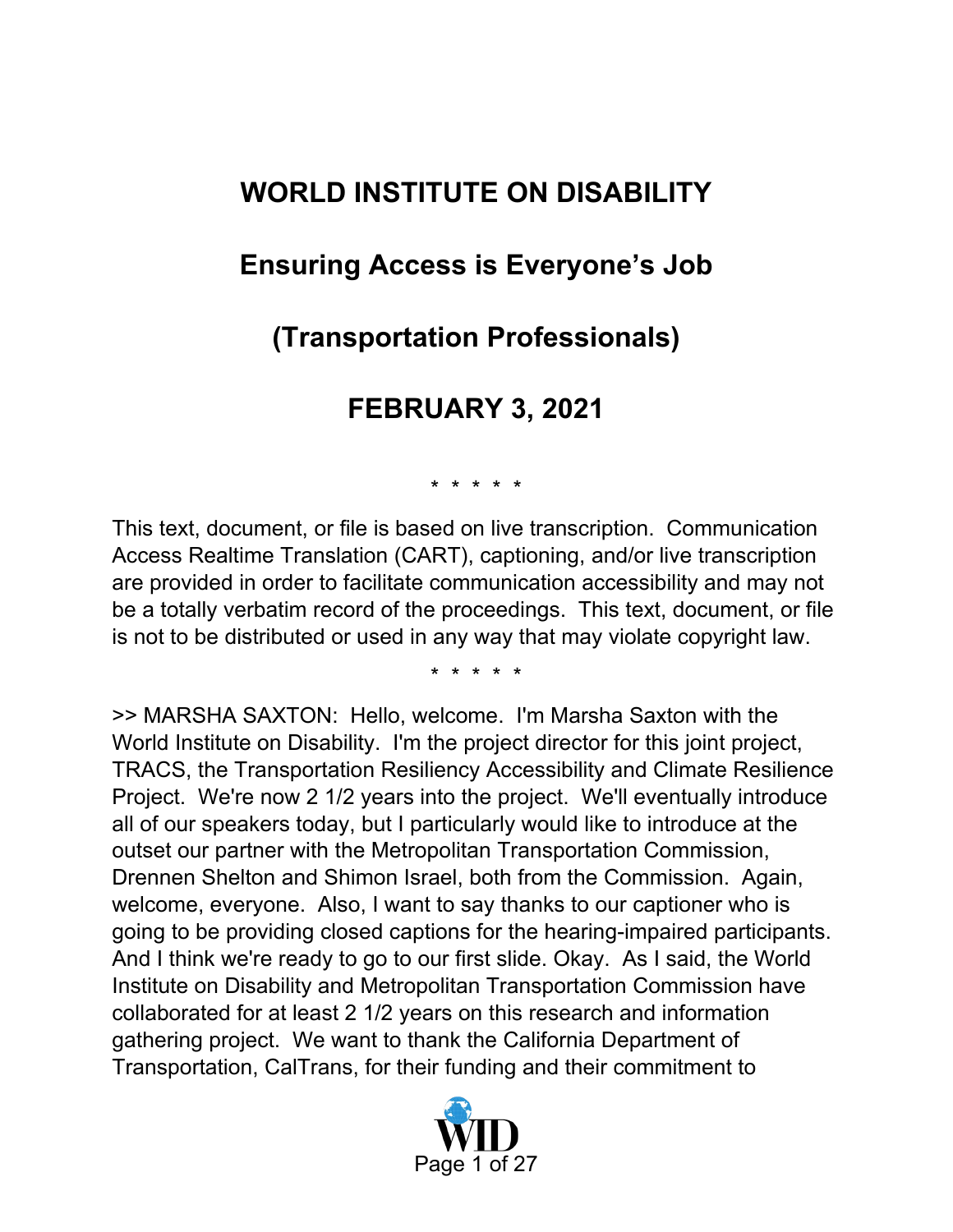accessibility for passengers who have disabilities. Our theme for today's workshop is ensuring access is everyone's job. And this focuses particularly on transportation professionals. Next slide.

 Our agenda for today is welcome. We're doing quick introductions of our panelists as we go through. We're going to briefly review TRACS outcomes projects which will soon be posted on our website, the World Institute on Disability. We're going to discuss our workshop goals. We will briefly discuss disability basic concepts, including universal design, and today we have a panel of speakers and we will introduce when we get there. We will be very much welcoming recommendations in this session. And affirm our commitment to accessibility.

 Okay. TRACS is 2 1/2-year research, policy analysis and public education initiative to improve collaboration between transportation agencies and people with disabilities in the nine-counties of the San Francisco Bay area, which include alameda, contra Costa, Marin, Napa, San Francisco, San Mateo, Santa Clara, Solano, and Sonoma. This project is funded through the sustainable communities focus of Caltrans SB1 grant program. Thank you to Caltrans for your commitment to accessibility and for sponsoring this.

 We have a question. Yes, we will discuss the slides. Our achievements, again, it will be posted on our website on the World Institute on Disability, with a potential to repost on other disability agencies' websites. We have created a wonderful access -- active policy advisory board. Some of you are joining us today. We have completed our research documents and we'll continue to post new documents as we can get them on our website. We held multiple community workshops, focus groups, interviews, events over our two years. And these two workshops, this one today for transportation professionals and next week for disability community, passengers, activists and so on, advocates, are our final workshops. And we are completing this project at the end of February.

>> DRENNEN SHELTON: Thanks to all of our participants today in this webinar. And to those who have participated along the way, as we mentioned, this is our final event focused for our colleagues who work at

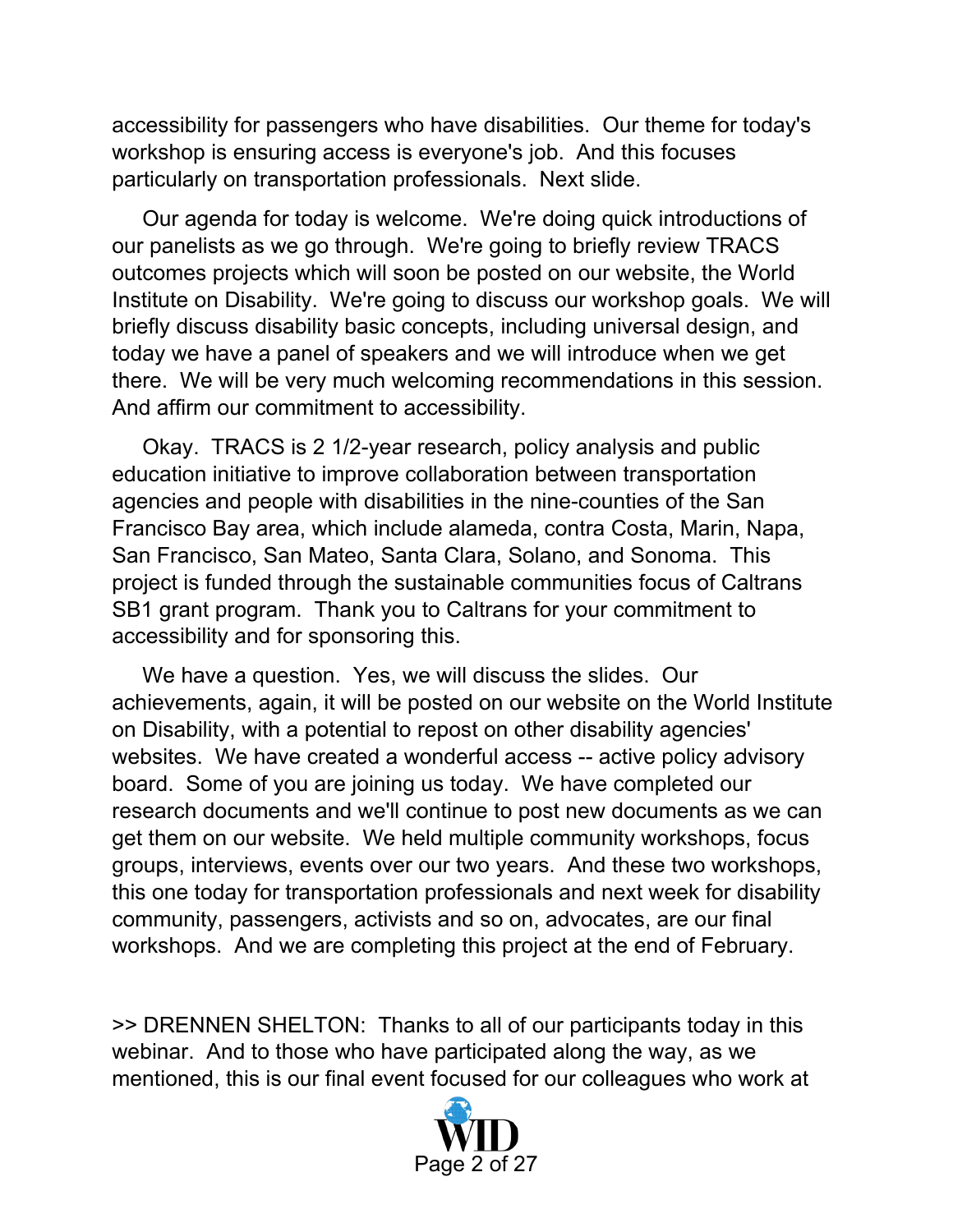transportation agencies. We have a few goals for today's workshop. First, we're going to focus in on a few wide-ranging concepts of disability inclusion and these concepts have broad applicability and should be meaningful to your work regardless of your job scope. Second, we have a few speakers who will talk about their experience working with and through community advisory committees, the types of working groups or councils that we're all very familiar with in our work at public agencies.

 And lastly, our slogan for this workshop is "ensuring access is everyone's job." So we hope to solicit commitments from you to go beyond your regular advisory councils and make new contacts with disability organizations in your area. This will help to root the concept of accessibility in your work and will help to improve accessibility more widely in the Bay Area transportation systems.

 So before we begin, I want to set the stage and I want to share something that I recently heard during the Senate confirmation hearing for the secretary of transportation post. Senator Tammy Duckworth said "accessibility must be considered at the forefront of all policy development rather than treating it like an afterthought or a box checking exercise. We really need strong leadership from you." I want us to all hear this quote from Senator Duckworth and pretend that she is speaking directly to us. So with that, I'm going to turn it back to Marsha who will kick us off with some of those disability awareness basics.

>> MARSHA SAXTON: Okay, disability awareness basics, this is a very cursory list. I'll elaborate a little bit, but we're going to keep emphasizing that part of our commitment to ensuring access is creating long-term active relationships with local disability organizations. So there's constant interchange and re-enforcement of inclusion, accessibility and so on. So this is just very brief introduction to basic concepts of disability awareness for those who may be new to this.

 The first is we may have heard all our lives, don't ask, don't stare at people with disabilities. This may seem alright, but it keeps us uninformed. So our suggestion is, if you need information, respectfully ask. And if you're just curious, don't ask because it is intrusive, unless you're friends. There's much more to say about that and we'll be able to have those

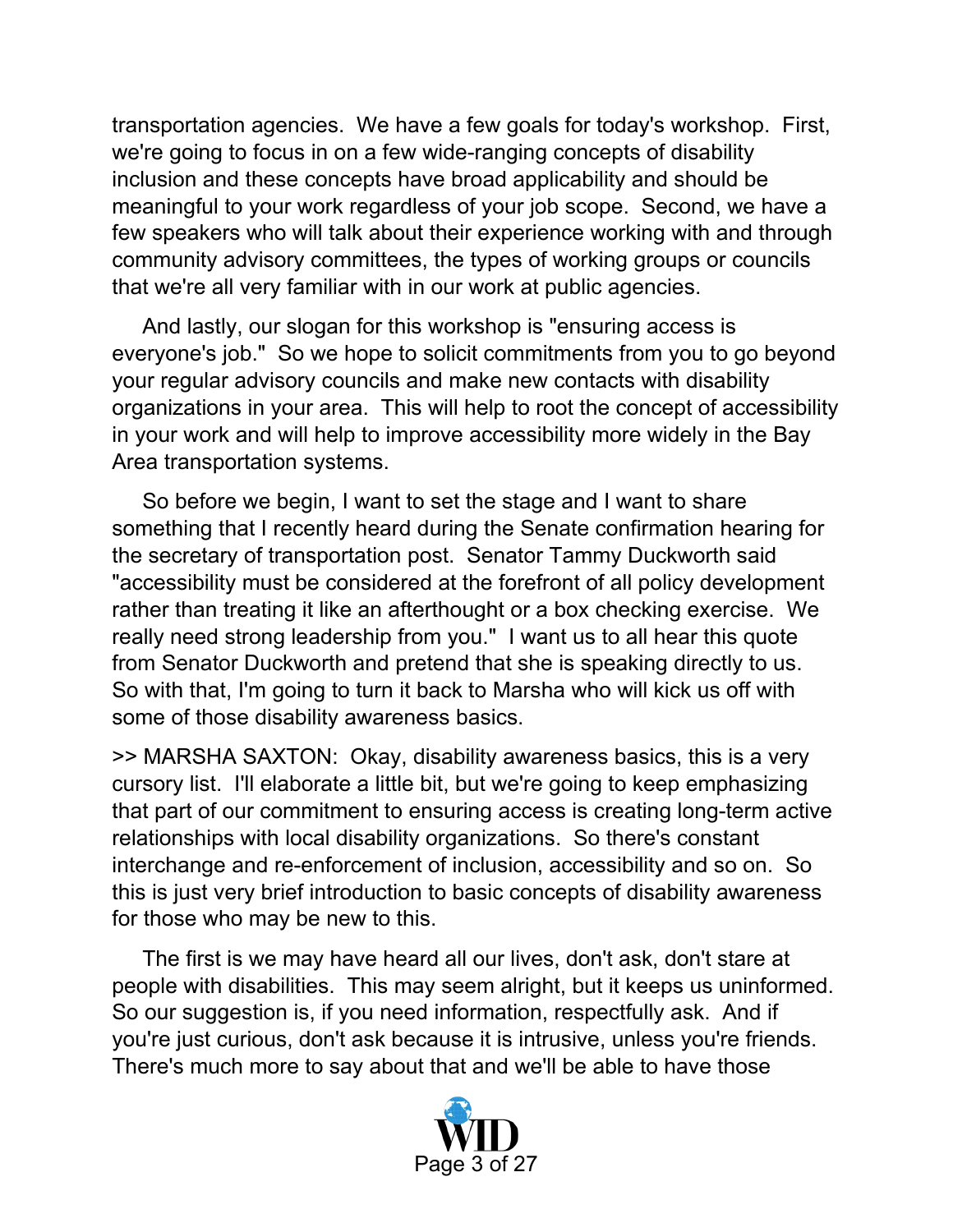dialogues. And then the fear of saying something wrong, the wrong word, is this rude and so on, is confusing and staying away out of these fears is part of the discrimination. It prevents connection and adds to the isolation. So the suggestion here is go ahead, take a risk, connect with respect, with common courtesy, connection is hugely important to moving this process forward.

 Another is countering the stereotype that people with disabilities are alone, lonely, isolated, although we are during the lockdown as everyone, but for people you're going to meet out and about, transportation, in the city, you know, in ordinary life, people with disabilities have whole lives. Their disabilities are not the main focus or the hardest thing in life.

 Next slide. These are some technical distinctions we make in disability awareness and disability studies. The medical model is the old-fashioned model of disability that locates the problem of disability in that individual's body. So this may seem like common sense because, well, the reason they don't have that job is they can't climb the stairs to the office building or the factory or whatever, but we contrast that old model with the social model, which locates the problems of disability in discriminatory attitudes and policies and barriers in the environment. The social model arose in the 1970s and it's such a useful perspective because it enables everyone to be able to do something about the problem rather than fixing the person's body by medical intervention, which may not be appropriate or useful, the social model encourages accessibility and awareness.

 Nothing about us without us is a slogan in the disability community. It's now used worldwide, which challenges assumptions that other people know best. So people with disabilities are experts in access and accommodations and should be included in every step of planning and implementation of policy. So nothing about us without us.

 And so now just to reference to the full population, people with disabilities, people with hidden or invisible disabilities, for example, people with arthritis, hearing impairment, cancer, hidden disability population is the majority of this population and are equally entitled to accommodations with wheelchair users or blind people. Now, wheelchair users and blind people have visible disabilities, and you can tell that they may need assistance of

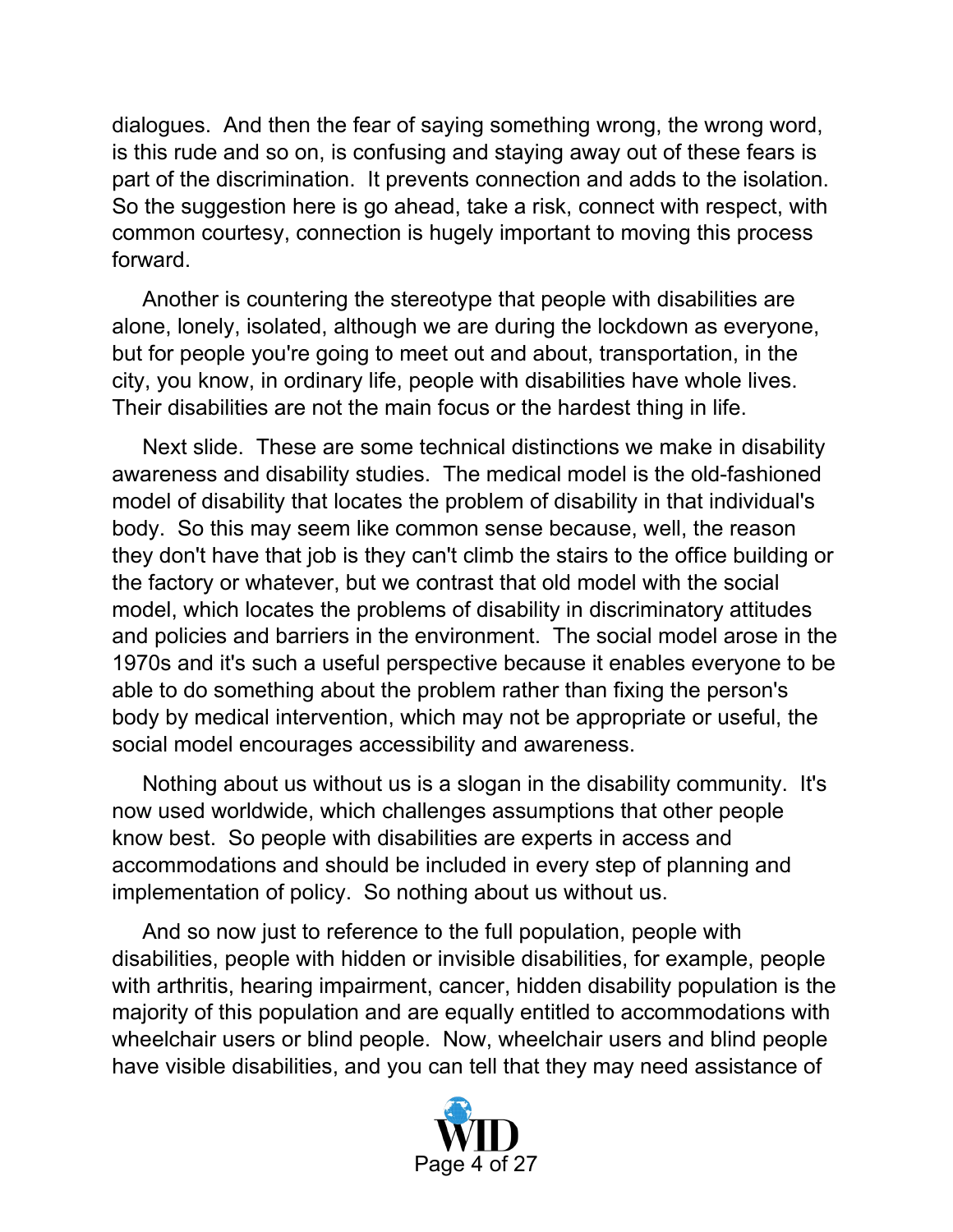certain kinds of accommodation, but this is also true with people with hidden or invisible disabilities. Okay.

 Universal design is very interesting and important to the evolution of the disability rights community. This is the typically called the seven qualities of universal design. It's very much important, very useful in transportation. And our goal is to fully implement these components in transportation design and operation. They're pretty self-explanatory. Equitable use means everybody or pretty much everybody can use the facility, the vehicle, the resources. And all seven of these are based on extensive research, over decades, including the broadest population of people with disabilities. Do they include absolutely everyone? Hopefully eventually. Especially with new emerging technologies. But we need to keep in mind flexibility in use, means there are adjustable components to the design. Simple and intuitive just means it makes sense and it's obvious. Perceptible information may be hearing impairment, visual impairments, make it available through Braille, through captioning and so on. Tolerance for error really refers to if there's something unusual, there's an accident or emergency, and there are options, for example, alternate exits. Low physical effort refers to particularly to wheelchair users and to people with deep conditions where, you know, the ramp is not too steep, and the level entrance is accessible and easy to use. Size and space for approach and use means that there's enough space for the capacity, expected capacity of the facility or vehicle. So people can -- the hallways are appropriately wide and so on. Okay. Drennen.

>> DRENNEN SHELTON: Thank you, Marsha. We hope you will keep these concepts handy and that you will consider them as you do your work. I would ask that you print them out and maybe post them upright next to your computer screens because it's these concepts that will animate the existing laws and codes that we are already following. Like the Americans with Disabilities Act. Under these codes and other laws, transportation agencies are required to practice inclusivity which we all do, all of our agencies conduct public engagement, and we have citizen advisory boards, and we take public comment. And yet even here in the most progressive Bay Area transportation agencies continue to design and

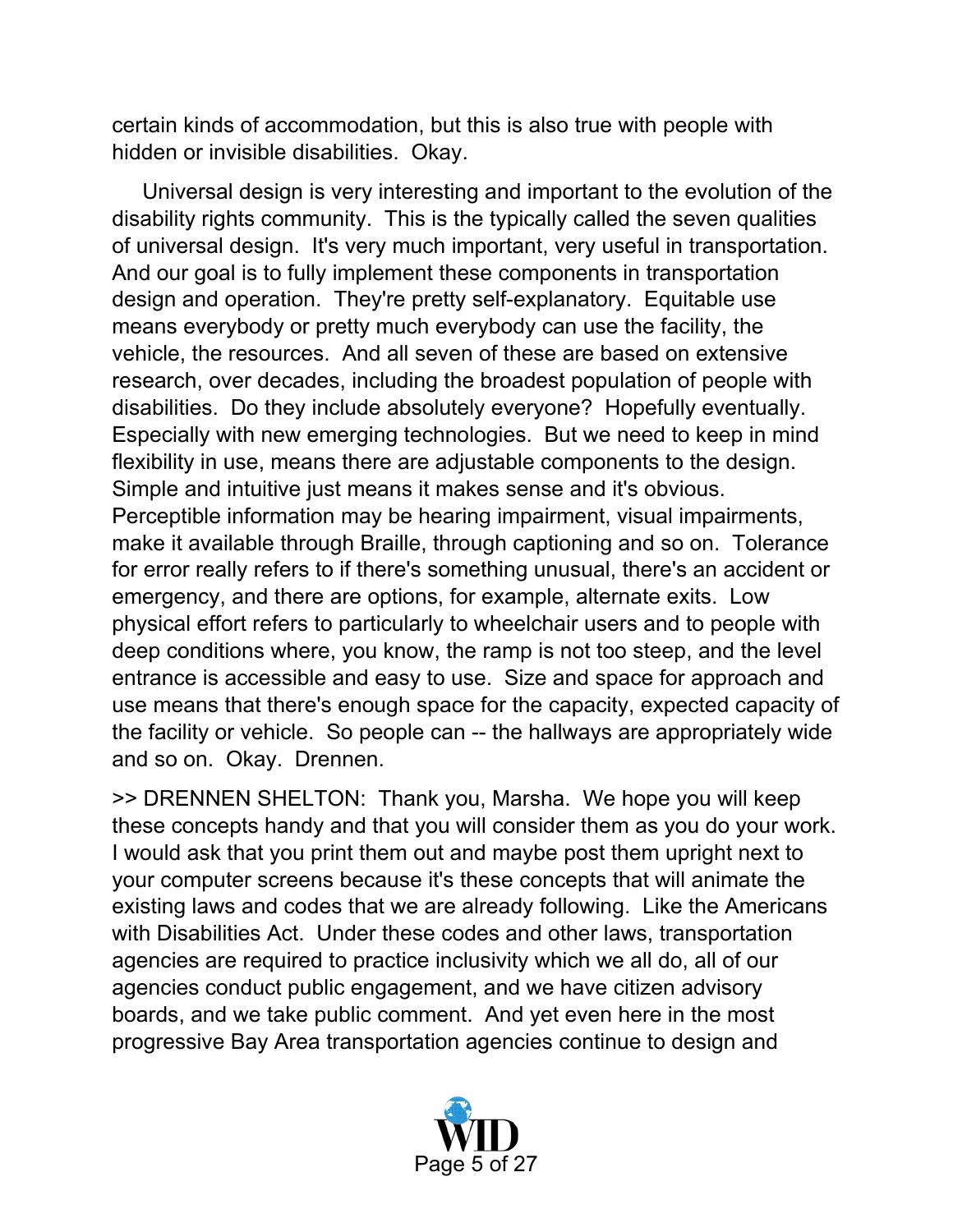implement projects and programs that may meet the letter of the law but they're not accessible to people with disabilities.

 We've all heard the angry voices and complaints at our public meetings. And I've been asked by more than a few colleagues to explain and I'm just going to be brutally honest in my phrasing here but I've been asked to explain why people with disabilities are so pissed off about our transportation systems.

These systems are all compliant with the ADA. There's nothing nefarious going on with the transportation agencies trying to keep out disabled people. But for the great majority for people with disabilities, our transportation systems simply do not work. And right now, we're experiencing this unprecedented and exciting wave of equity work. All of our agencies are looking at how to better design our systems and how to serve the underserved. And as we move forward into the future, we need to be thinking about how to ensure that our agencies are incorporating the disability community more fully and that people with disabilities play more of a role in designing our transportation services. Next slide, please.

 So we have three presenters for you today. Our speakers will talk about their experience working with or through advisory boards or councils. And we're going to have a Q&A session at the completion of our three speakers. But feel free to type questions into that Q&A box as we go.

 So first up we have Annette Williams. Annette is the director of the accessible services at San Francisco municipal transportation agency and she's been there since 1990. Her team is responsible for accessibility to SFMTA's fixed route systems including trolley and diesel bus, light rail, historic street cars and cable car services. Her office also manages the contract for San Francisco paratransit and she's also responsible for overseeing accessible design and review for transportation related capital projects that includes public transit, bicycle, parking, pedestrian access and the public right of way. There's basically nothing in San Francisco that Annette doesn't touch. So Annette, thanks for being with us here today. Take it away. Annette, are you with us? We know you're logged in.

>> ANNETTE WILLIAMS: Sorry. Sorry about that. I was muted. That doesn't work very well, does it? Can you see me and hear me now?

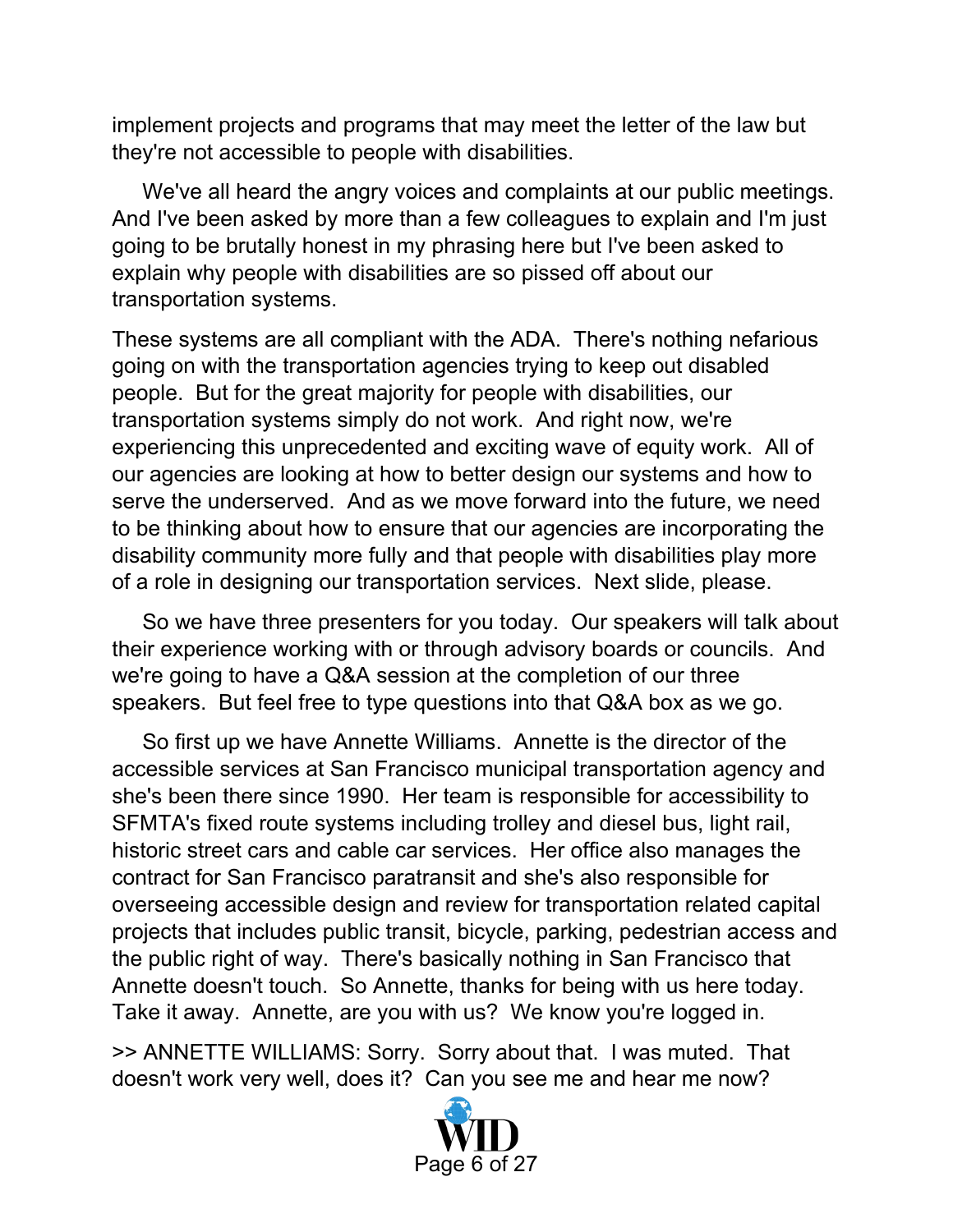Sorry. I was talking away to -- I guess to my house. Thanks for having me. My name is Annette me Williams, as Drennen said, I'm the director of accessible services at MTA. And what Drennen and Marsha asked me to do was talk a little bit about kind of my on the ground experience in working with people with disabilities and using that input to make the system better. And what we as an agency have done in that area. And I'm not saying we've always been successful, but we have a really long working relationship with people with disabilities, and I'll talk a little bit about some of the things that I think have worked well. Next slide.

 As Drennen said a little bit in the introduction, we're unique somewhat as a transit agency because we have all -- almost all the transportation functions under one organization. So not only do we do fixed route and paratransit, but we also work with the bike share program and the scooter share program and we regulate taxi services and design and built the bike lanes. So it gives us no excuses in terms of how all of these things work together and how do you make sure the whole system is accessible to people with disabilities. And we're trying to push the envelope on things like looking at adaptive bicycles and adaptive scooters and looking forward, working a lot on the whole question of TNCs and Uber and Lyft and ensure that those services are accessible. Just a little bit about the public transit system, we do 700,000 trips a day. It's lower now since COVID. Hopefully we'll be coming back as we all get vaccinated. About 150,000 of those trips are for seniors and people with disabilities. And in paratransit, we have about 12200 paratransit customers and do 700,000 trips a year. Next slide.

 Our advisory committees have been really important to our success. We've had a paratransit coordinating council since the late '70s. We recently celebrated our 40th anniversary. And multimodal accessibility advisory committee has been working with us since the early 1980s. And both of these committees are very active. We meet at least monthly. The paratransit coordinating council has subcommittees of the different modes of our paratransit programs. We have a taxi subcommittee which met today. We have a group van subcommittee and SF access, which is more traditional ADA service subcommittee. What I think is somewhat unique with our PCC, maybe it's true of others in the Bay Area, is that we bring a

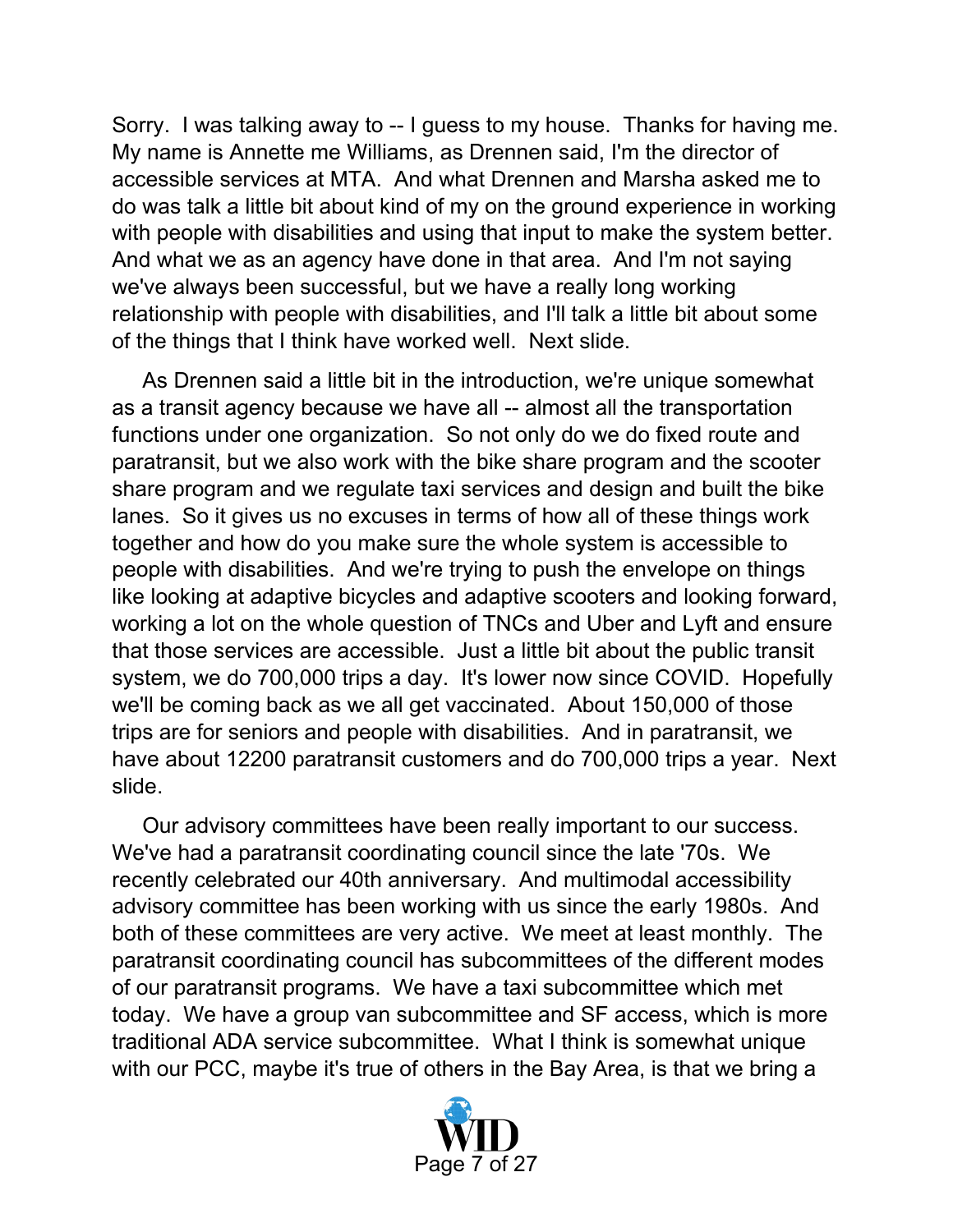lot of stakeholders together. Not just the customers, people with disabilities that use the service, agencies that serve people who use the service, but also the providers themselves, drivers and provider representatives. So that we can really hash and talk about things and have kind of all the players in one place. I think that's been really helpful. In terms of the multimodal accessibility committee, that committee advises us on all the other SFMTAs services, predominantly muni but bicycle lane program, parking, other MTA services that we do. And I just wanted to mention, I think Drennen talked a little bit about so how do you go beyond your advisory committee. Some of the things that I think have been really helpful and it's sometimes been working with community organizations about a year and a half ago we had a vision zero senior disabled working group and we brought together engineers working on separated bike ways as well as customers, people with disabilities who would either use transit stops or the bike way or have to crossover the bike ways if they were parking buffered bikeways. And we sat down in groups and really looked at the nitty-gritty and how had engineers heard from people with disabilities. For people with disabilities to hear what engineers were dealing with in terms of designing these facilities. Next slide.

 So some of the important factors that I thought in my career I think have -- have been illustrative in terms of this working relationship, one is that you have to build relationships and trust with people that are advising you so they trust the advice they're giving you, you're listening, that you're hearing them and I'm sure there are times when I haven't listened, or we haven't listened in the way that we should. But I think that's so important because you've got to really hear what is it that people are having challenging with, what works and what doesn't work. And then following up in terms of what changes have you made because of that input so that you get back to them and say, here are the things that we've done that address what you had brought up. And that's the part of the acting on that advice.

 Another thing that I found is really important is the geometry. And I'll show you a few examples. Is you know, it comes often down to inches or, you know, angles, like Drennen had talked about earlier. And that those things are very important and who best to get information from but the people who are actually using it and being able to try it out and give you

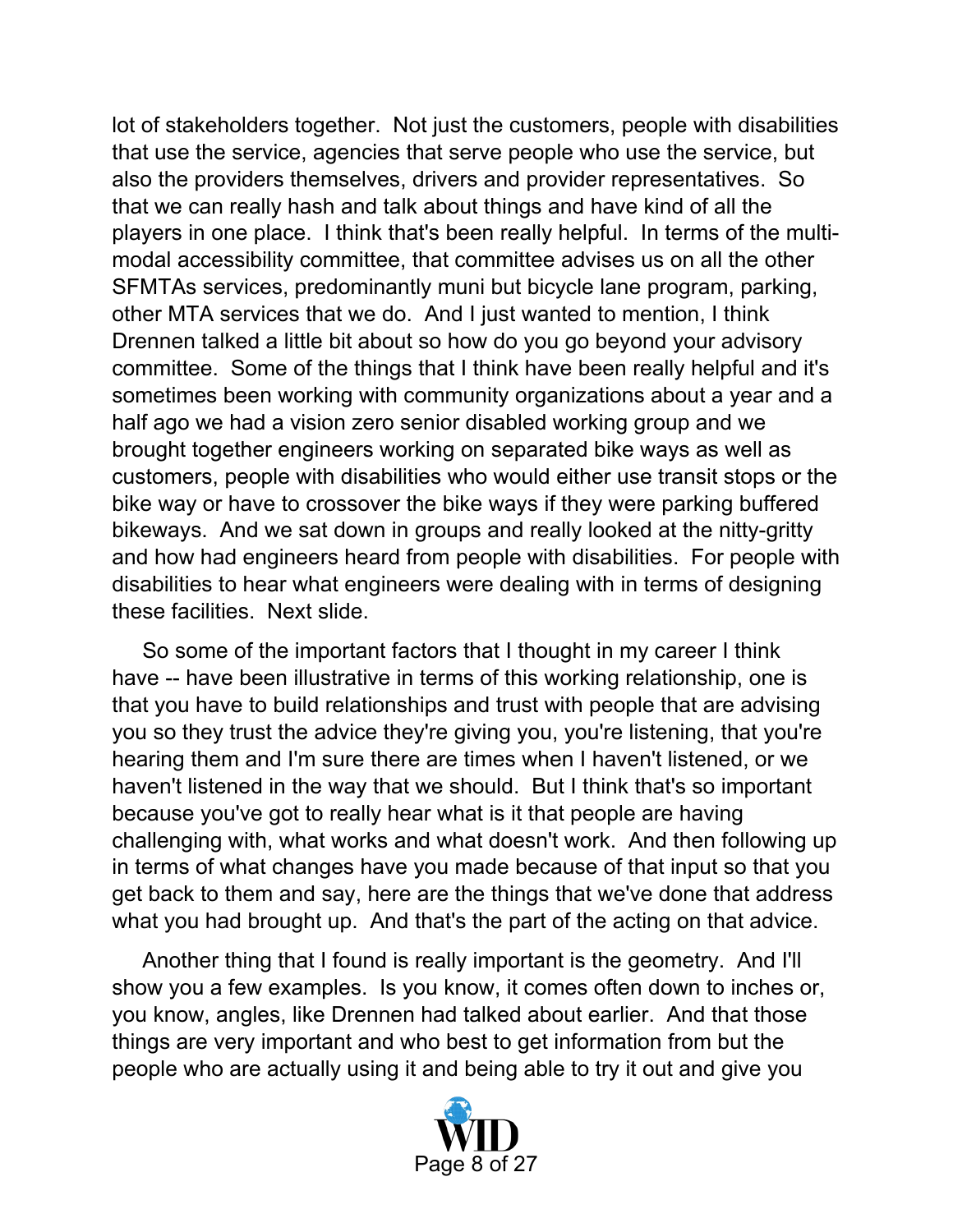feedback, oh, yeah, this works, this doesn't work, this works for my particular situation when I have a walker, this doesn't work well with my crutches. So that we're getting that information from people directly.

 And then another thing I think is always important and I think we don't in the accessibility world always think about this is money. We have to have funding. If we don't have funding, how do we implement the things that are important to the disability community? So we need to be part of that advisory committees and staff need to be part of that decision making when funding plans are drawn up. And often we come late to that game. So I think that that's something where we need to put more attention.

 And then one other thing I think is important to point out is that it's important that in the policy making arena that you have people with disabilities. Not only at the board level but at the staff level and the more that people with disabilities are integrated into the whole kind of, what, hierarchy, board, staff, executive staff, the better you're going to be getting in terms of having input. So I think we've been fortunate to have quite a few really active members of our board that were and are people with disabilities and I think that's been really important.

 So I just was going to show you a few examples. Next slide, please. So I don't know how many people remember back when we first started looking at low floor buses. When we first had accessible buses they were all lift equipped. Then with the manufacturers came up with was a ramp that started at the door and went down straight from the door to the street. And in San Francisco it's not realistic to expect that every single time a wheelchair user gets on or off a bus or a person with a walker, someone else is not using the stairs or needs that, is that they're going to be getting on from a curb. Sometimes you have to get on the street. And what we found with those lifts, by testing them with those ramps, by testing them with people with disabilities and our advisory committee was that they were too steep. If that ramp had to go down into the street, two of your wheels would come up when you tried to go up that ramp. And so we worked for a long time with bus manufactures to say, really, this doesn't work for all situations. And we really need to have a longer run, meaning that the ramp itself was longer so that the slope didn't have to be as steep.

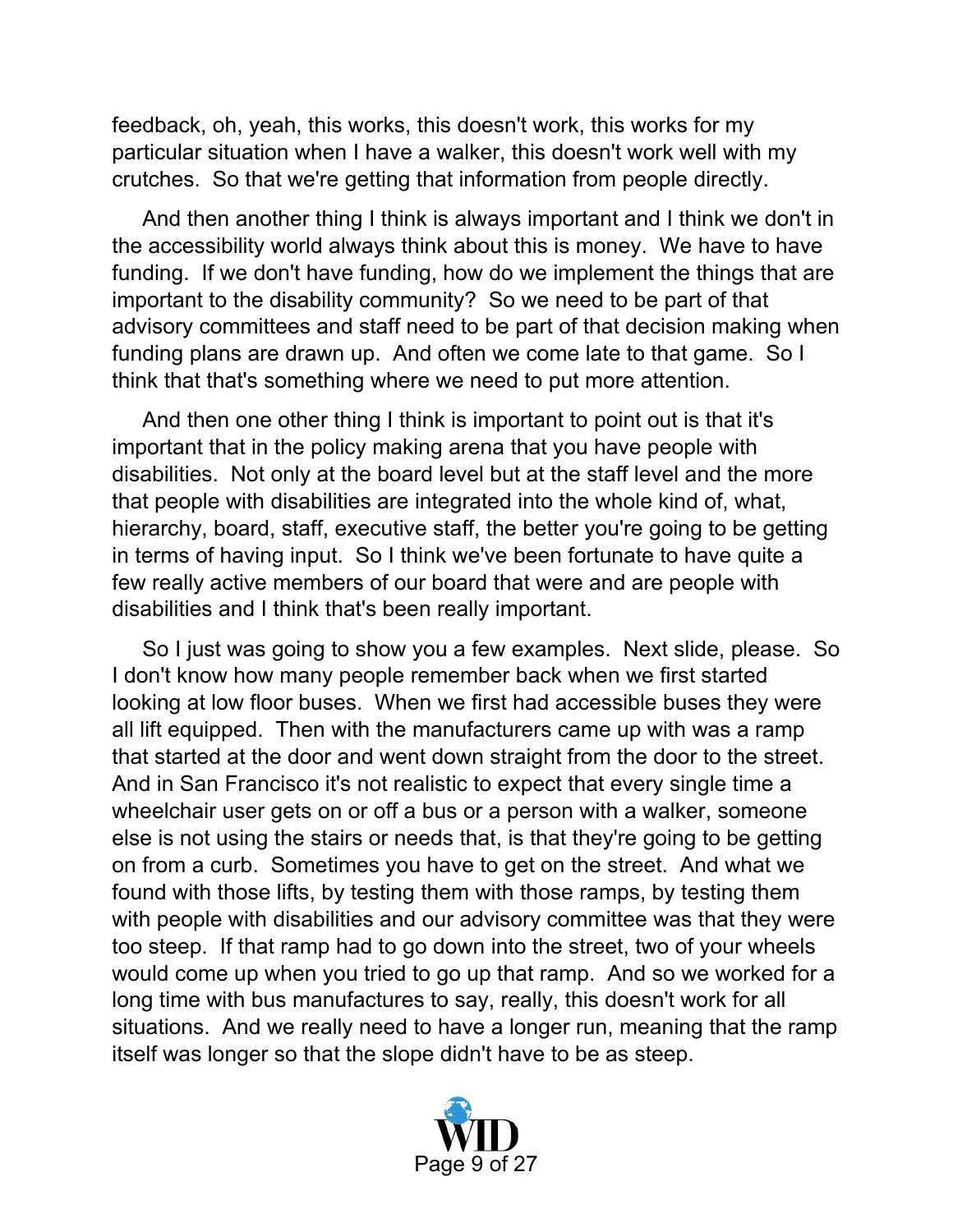And so we got a few different things. And I think now almost all of the ramps that you see out there do not start at the door and go straight down. Either they start within the vehicle already sloping and then come out when it folds out or they're bifold like this one that you can see the example. That really came from people with disabilities trying things out and saying, this works and this doesn't work. Next -- one other thing I wanted to mention. In the paratransit world, one of the things that we've done recently in terms of testing is speed humps. Speed humps are really important to pedestrian's safety because it slows the traffic on streets. But we were very concerned about what are the impact on people with disabilities if they're in a paratransit van and have to go over that speed hump. So we tested a number of different speed humps with people in the vehicles and let them give us their feedback, what worked and what didn't. And we've come up with one that has much more gradual slope and a wider part at the top and it's made it much easier for people to go over it. And of course also you need to keep that lower speeds, like 15 miles an hour. Next slide, please.

 So the next one is about securement areas. Another thing that we noticed is in the original early days almost always the securement areas were right next to each other. So that if one wheelchair user was already in a securement on one side of the vehicle, and another person came on, it was very difficult to maneuver to get into that securement area next to the individual that was already there. There just wasn't enough maneuvering room. We decided a -- and this is all based on consumer input and our advisory committee, is we need to stagger those securement areas. And not only stagger them but also make them longer. So that there is more room, not the 48 X 30 that was the minimum required but more like 55 X 30 so that there is a lot more room to be able to turn around and to back in and to have more flexibility. Next slide, please.

 Another thing that one of our advisory committee members came up with is, you know, if you're an individual are who isn't sighted or is low vision, it's very difficult to see, even if it's a large bus number at the front of the bus, if you want to make a complaint or you want to provide feedback, you want to be able to get that bus number without having to ask another customer. And so one of our advisory committee members, jewel

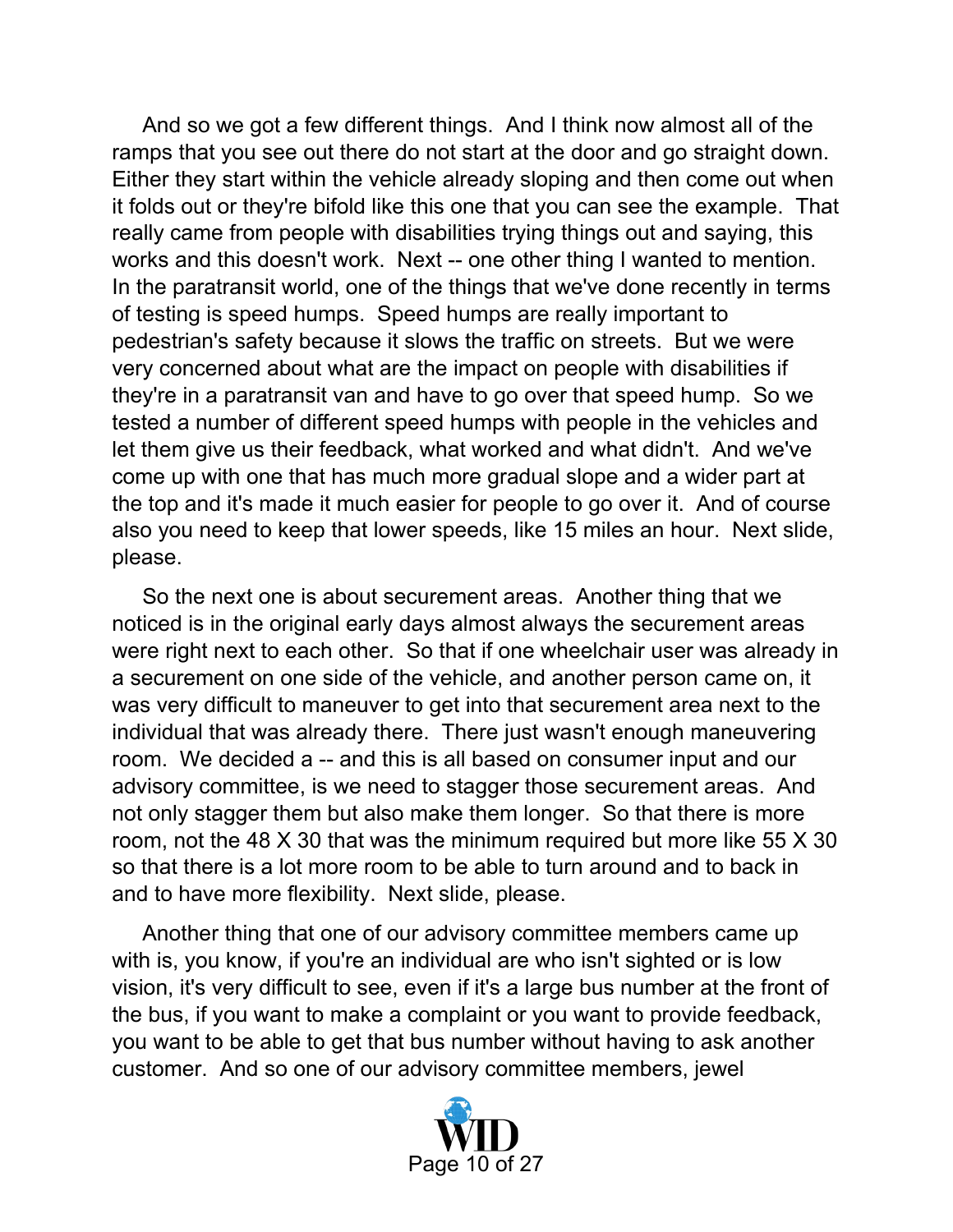McGinnis, came up with the idea, why don't we put the bus numbers in Braille in large raised letters, raised numbers so that if we have all of -- if we have all of our buses with that number in the same place right behind the driver, on that panel, people can find it if they want to find it on their own and not have to ask. Next slide.

 And then recently we've all had to do a lot of kind of quick thinking with our response to COVID. And to the needs that feel with disability have. In San Francisco we've had to cut back some of our meeting lines to reduce to the core service so that traditionally almost every person who lives in San Francisco has a bus line within like four blocks. But with the cutbacks and service to our more core service there is much longer distances that people had to travel. And so what we did was implemented this program called the essential trip card, ETC card, which provides to any senior or person with disability a small amount, \$60 per month, in taxi value that they can use for essential trips. And the reason we were able to implement that program so quickly is all the work that people with disabilities had helped us with to implement the debit card within our paratransit program. We were able to take this program that we had done for another purpose and translate that technology and do something very quickly. And we were fortunate because we've been working on a grant with the health department to do a special program at a few of our underserved health clinics in terms of transportation barriers so we had set up a taxi program for that and we already had kind of a registration method using Google forms and we were able to just quickly translate that and use that for the ETC program and within two weeks we had something up and running and we were able to collect all of this data, like the disability of the person, what trip needs they had, what ethnic groups they come from, so that we can see, are we really meeting the needs across the city, are we meeting the needs of -- are we meeting needs in an equitable way. A lot of that was because we mad done a lot of work with our advisory committee and gotten their feet back before.

 Another thing I think is important -- next slide -- is, you know, is to celebrate volunteers. Most people who work on these advisory committees are available to us as staff when we call and say, what do you think about this idea, do you have any ideas. You know, they're volunteers.

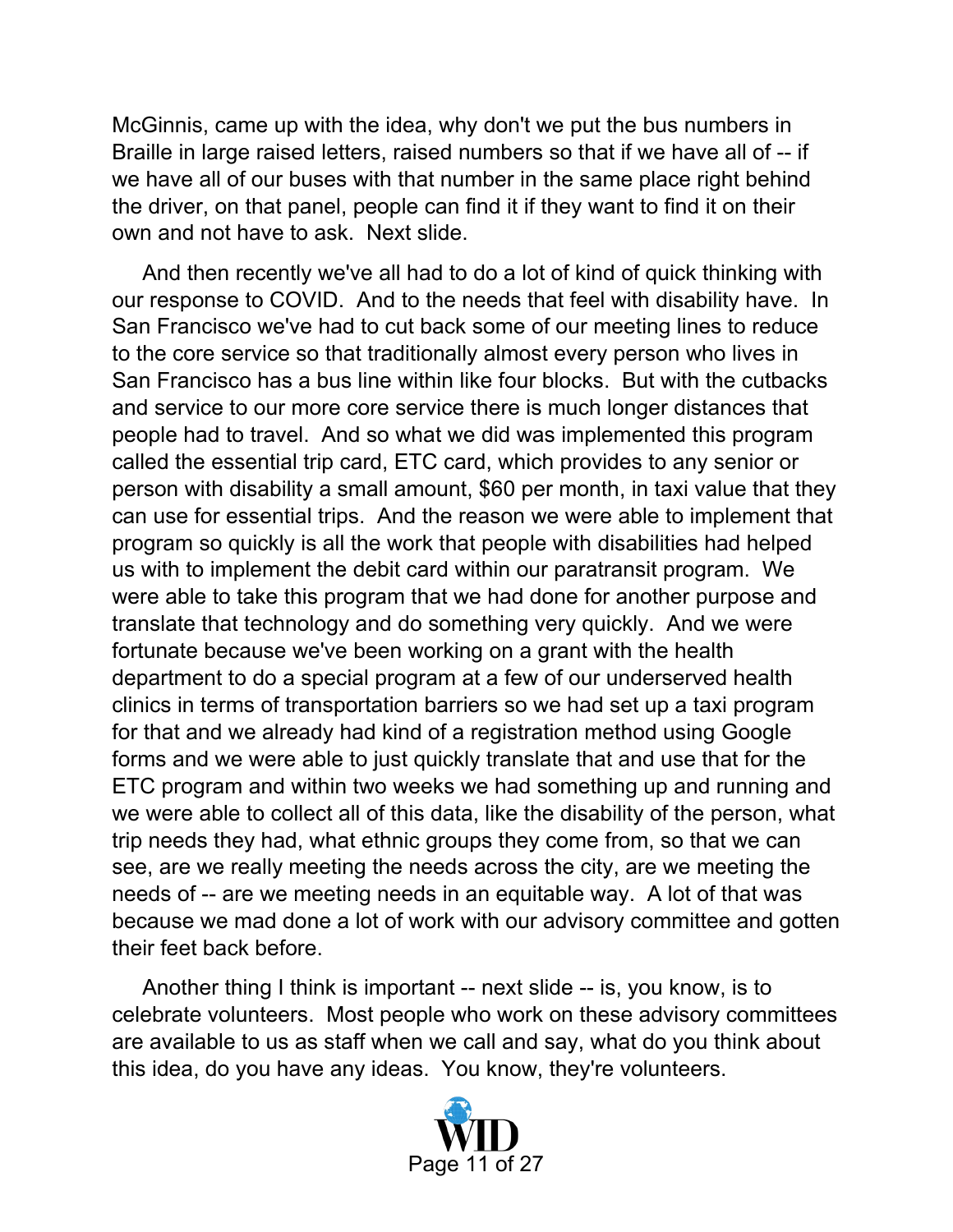They're not getting paid for this effort. And so one of our advisory committee members said, we already do an annual meeting in November and we have a big luncheon and celebrate the drivers but she said, we really need to do something that celebrates the PCC. So we started an annual luncheon and we usually go to a museum or cultural event and often get docents able to take us on an accessible tour and we have a lunch together and we get to build on those relationships in a personal way and not just always working. So this is a picture of one of our previous luncheons at the D. Young Museum. You can only tell because of the dimple building in the background. People on our PCC, not only the people with disabilities that use our service but also providers and drivers and there's a lot of relationships that have been built through that work. I just included at the end my contact information, e-mail is the best right now with working from home. So feel free if anyone has any questions that we don't get to today, feel free to contact me. And I like this picture of San Francisco. It's a picture looking down Market Street, downtown, and there's no sales force tower yet. So it's an old one. But I think it's a nice picture of our city. We're fortunate because we're a dense city and we're able to only really serving about 50 square miles, which is a lot easier than a lot of the services that many of you have in terms of meeting the needs of our dense community.

 So the next slide just has a few resources for those of you who get these slides afterwards. You can gain access to our website and different areas on paratransit, on the services that we're doing during COVID, on the ETC program. There's a nice video there that shows how it works. And some of our other services. So thanks a lot for having me. I think -- I really believe a lot of our success has been because we have worked so closely with people in the disability community and seniors to hear what's important to them and, you know, and I think it was mentioned earlier because of universal design, if you design things that work well for people with disabilities and seniors, often they work better for everyone. Like the calling out stops on the vehicles with automated announcements, you know, all of us now are benefiting from that, or the overhead signs that tell you what the next stop is. There are so many means that have benefited many more people than the people with disabilities that have really advocated for them. So thanks a lot. I appreciate your time.

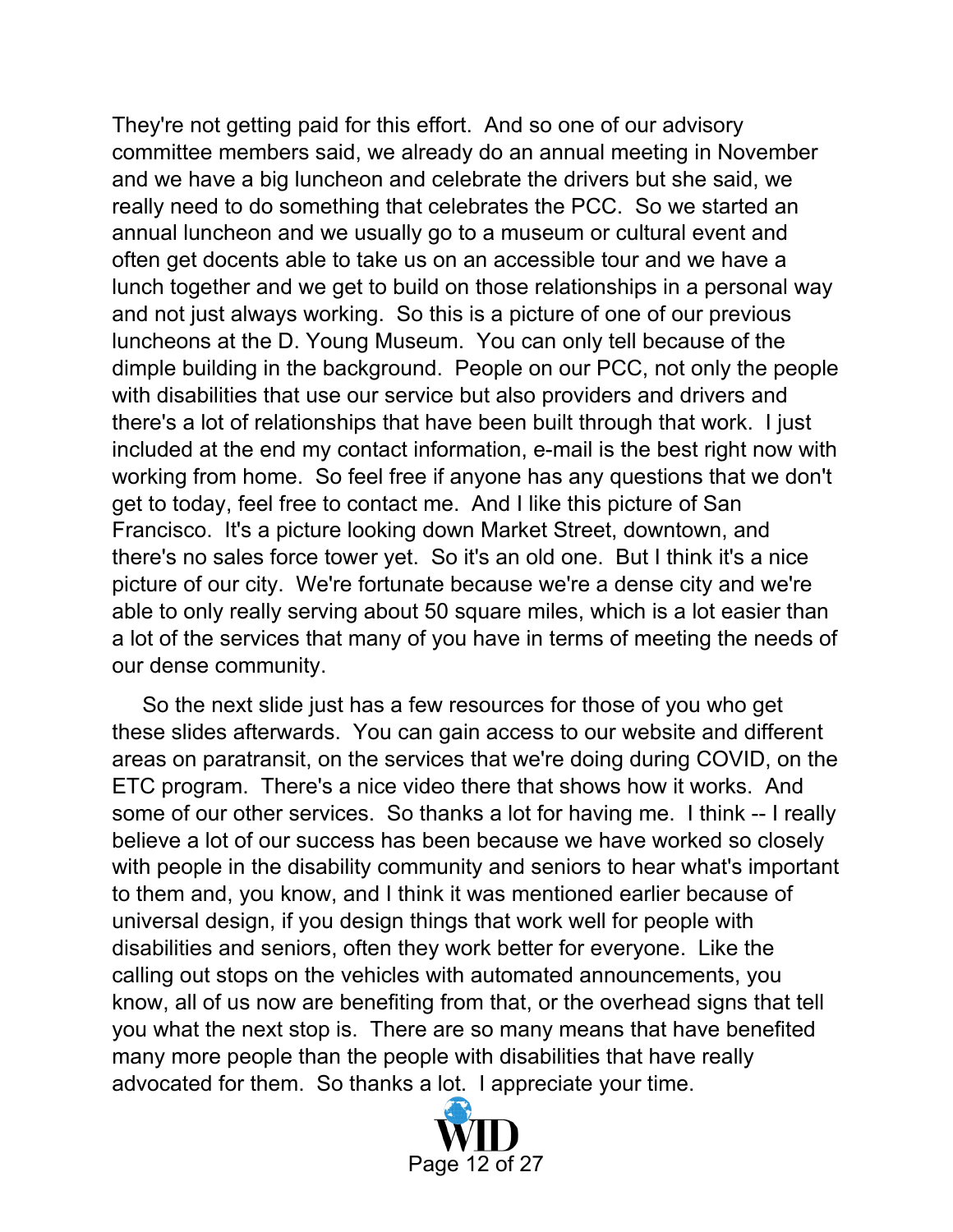>> DRENNEN SHELTON: Thank you, Annette. I want to remind our participants that we are soliciting your questions in the Q&A box. But up next we have Ernest Rogers. Ernest is the chair of the Solano paratransit Coordinating Council and member of the Solano Consolidated Services Agency Advisory Committee. He has worked in a variety of initiatives and programs with youth mentorship and works with inmates at San Quentin in sponsorship training programs and assisting individuals getting ready to return home. Ernest was born with osteogenesis imperfecta and a public transit user. Ernest, take it away.

>> ERNEST ROGERS: Thank you. Thank you. Annette, you did a great job. Thank you. I'd like to thank everyone for having me here today. I'm going to take it from a different level because the reason why I became -- I'm a volunteer. The reason why I became a member of the Solano County paratransit coordinating council is because I was having transportation issues. Being disabled, number one, let me take you back. Since I've been disabled and I look way younger -- I was born in the '50s and so I was raised --

>> DRENNEN SHELTON: Ernest, Ernest --

>> ERNEST ROGERS: -- people to do --

>> DRENNEN SHELTON: Ernest, we're having trouble with your audio. It's just slow. Maybe if you turn your camera off and continue speaking, it may come through a little bit clearer.

>> ERNEST ROGERS: Do what now?

>> DRENNEN SHELTON: I'm suggesting maybe if you turn your camera off and continue speaking we will be able to hear you clearer. Oh. Well, I think we lost him. Okay. There he is. Good.

>> ERNEST ROGERS: Is that better?

>> DRENNEN SHELTON: Yeah, let's give it a shot.

>> ERNEST ROGERS: I will cut my camera off though because you don't really need to be seeing me. Can you hear me?

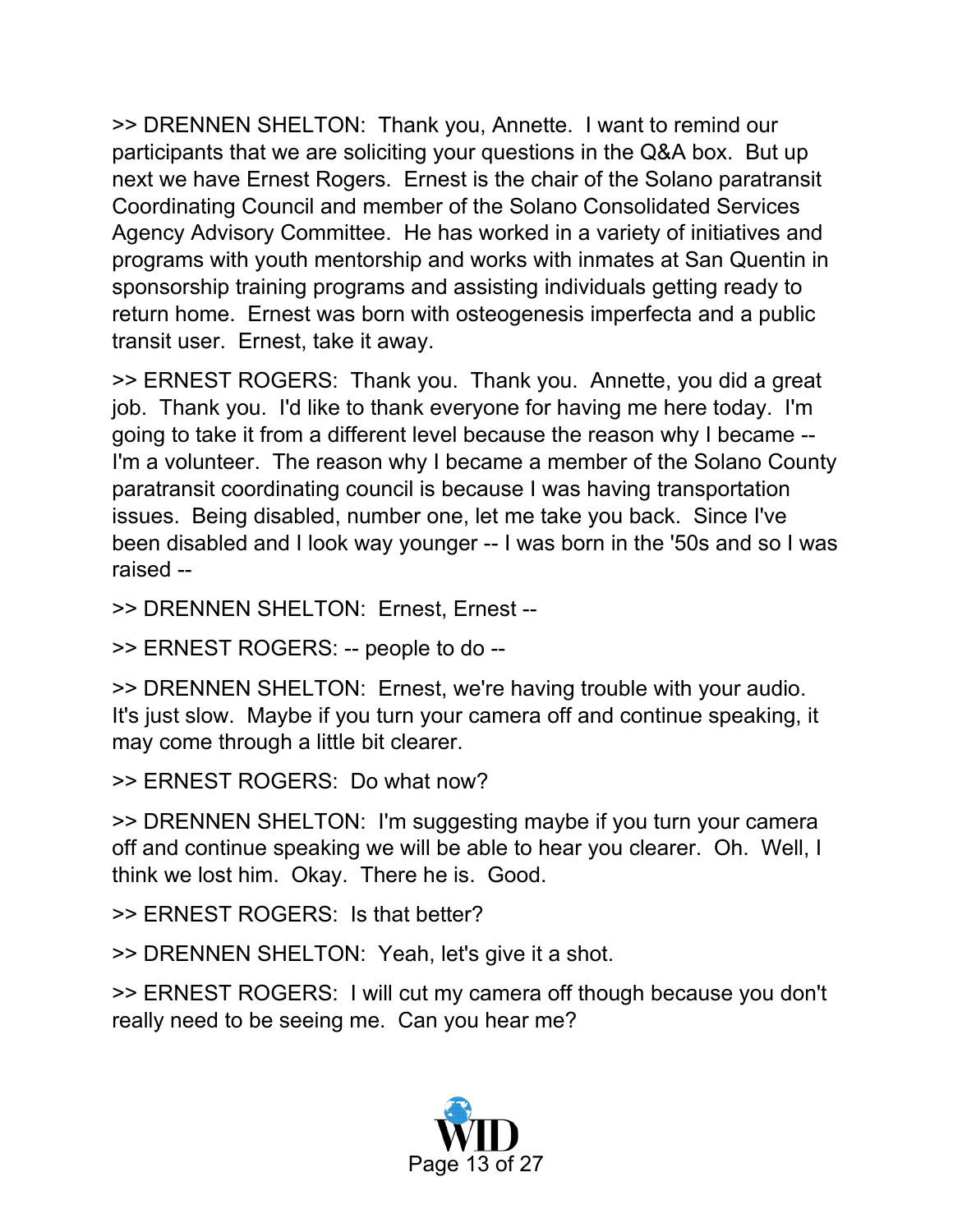>> ANNETTE WILLIAMS: So much better. Maybe it was just -- that may have taken care of it.

>> ERNEST ROGERS: Okay. What I'm saying is basically I'm going to take it from a different angle. I'm going to explain about the changes I've seen in the disability world dealing with public transportation. I was born in the south. I was raised in the south. I was raised in the '60s and '70s. I was raised in the '60s and went to college in the '70s when there was no ADA. When the idea of a person with a disability was really not even to be seen basically. Less known to be heard. But as time has gone on and as I've grown and as I've tried to do more for myself and other people with disabilities stepped up, we seem to have been able to improve the services. So I joined the Solano County Paratransit Council because of that. I got caught one night late at night around 10:00, 11:00 at night away from the house and unable to get to the house by bus. So that's basically where I come from. Now, Solano County hasn't changed much. We're a different county from San Francisco. Are you guys hearing me? Nope?

>> ANNETTE WILLIAMS: Yes, we are. We can hear you.

>> ERNEST ROGERS: You are, okay. All right. I seem to be running fast because I'm nervous. But being caught late at night, far away from home, blocks away from home, not feeling well and not able, I felt like I needed to make my voice heard so I went to a paratransit meeting I was told about on the bus. When I went I was able to make my input but be it wasn't just my input, I know that the people there really cared so they developed trust. Another thing I found out through my years of being disabled is the fact that they do want to design stuff without our consent or without any knowledge, foreknowledge, behind knowledge, any kind of knowledge about what does it take really to make -- help a person to move seamlessly throughout sorority or especially mobile issues. Now, one of the things I've learned to I can't -- I lived with all types of people and one of the people I love to work with are veterans. But the thing I find myself hurting when I talk to a veteran is I really don't understand where they come from sometimes. But I can understand -- I can feel -- I can empathize with them when they lose a limb or when they lose their ability to move about freely. Being always asked for people to help you is a burden. Number one, on you. Number two, maybe on the people that are dealing with you. So that puts a burden

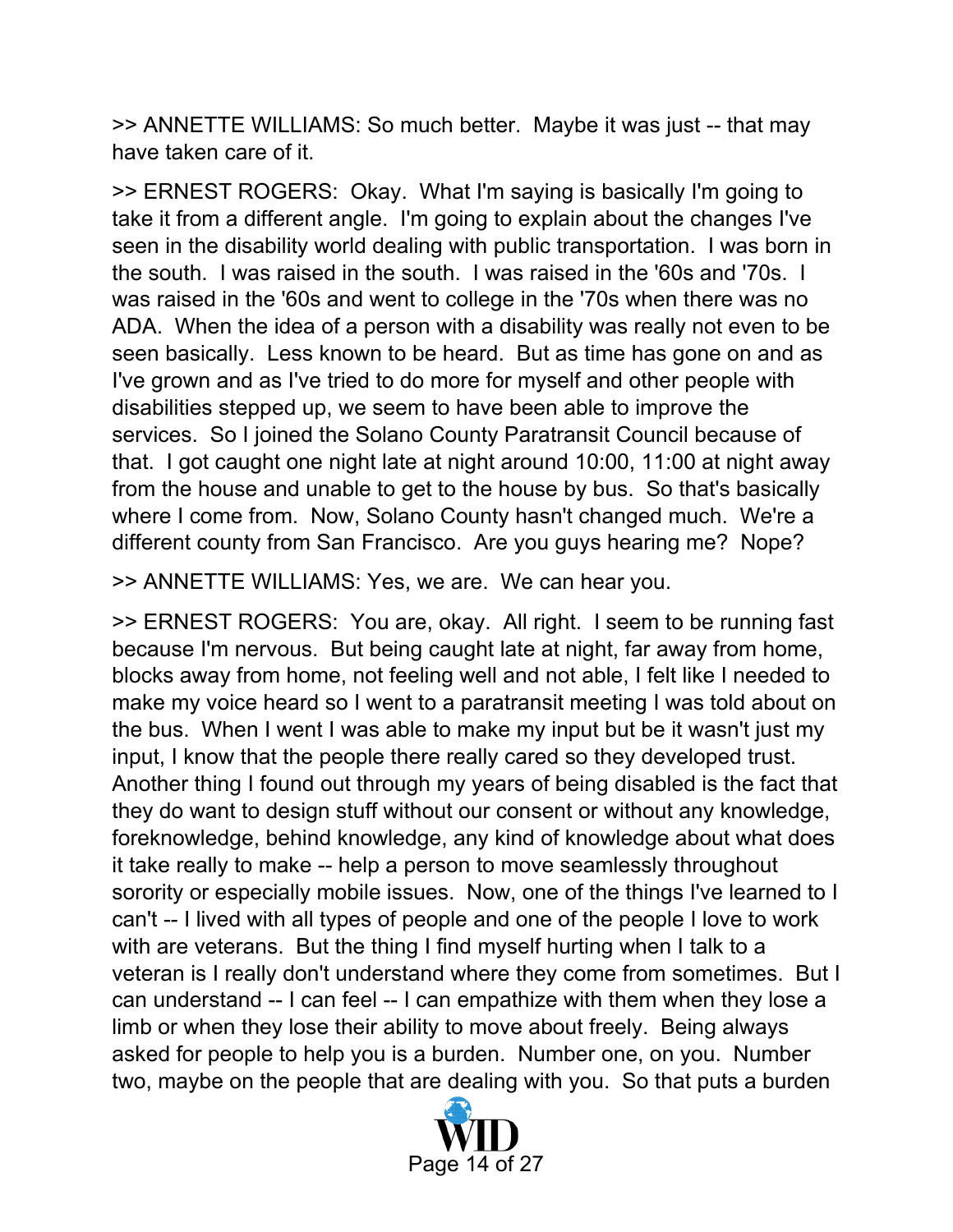on the people with disabilities to want to be able to move about, want to be able to go because sometimes you need someone to go with you because you're scared of what might happen. You might need somebody because you don't know if there's going to be a (inaudible) in the road, if there's going to be any of those means. So that's why I joined the council. We have grown quite a bit. We have changed a lot of things. We have done a lot of the things that were mentioned in the -- from -- by Annette with the disability population. Some of my suggestions were made. I made some suggestions and I saw them -- I saw them take fruit. And I saw how we changed.

 Solano County is a little different than San Francisco. We got a bigger region and people are way more spread out than a lot of the areas in San Francisco. We deal with a place called Rio Vista. That's way out and they have an elderly population of people who just became a mobility challenge. Okay. So we have to work with them. And we're trying to work them into a system where we can bring them in to where the hospitals are and we have taken all their advice. We even had meetings in their town so they could come. We try to make everything as approachable or as reachable as possible. So that's the basic thing about what I do.

 Another thing I found out is advocacy. People with disability needs people that advocate for them. Not only because, oh, I feel -- but, no, because I really see the need. You know, the people -- we try not to ask so much because we don't want to seem like a bunch of needy people but we do need certain things. The only way you get it is to ask. The Bible says you have not because you ask not.

 So we begin to ask, we begin to let our voices be heard. And that's how come a lot of changes have been -- are being made. There's another program we have in Solano County for the elderly called Go-Go grandparent. We hook up with a group and we have them elderly person can get -- it's almost like Uber or Lyft, pick them up and take them where they got to go. Call back and let the people know they made it safely. They pick them up and do the same thing. We have initiated all kinds of stuff in Solano County to help people with disabilities. The paratransit -- I'm going to tell you the truth. I don't use paratransit only because I'm too, I guess, how I want to say it? Because with paratransit you have to set a

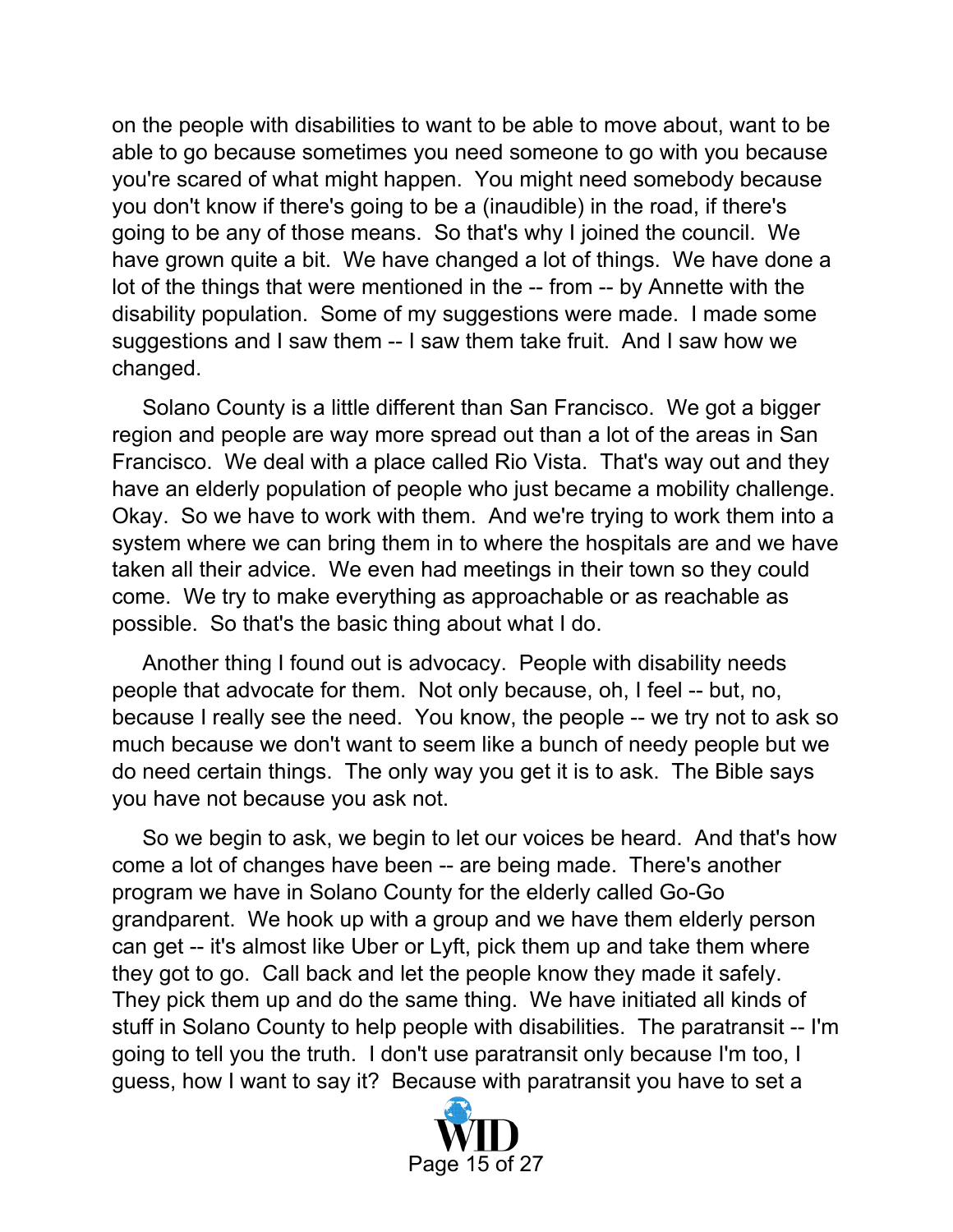schedule. And me, I don't necessarily live by schedules. I do what I want to do when I want to do it. I think that's the best thing about living, is the fact that you can do the thing that you want to do when you want to do it. That's another reason why I joined the Solano County paratransit authority, is because I do appreciate the idea of being able to get to a bus stop that's not far from my house. Being able to talk to them and say, hey, look, I need a little change on the route maybe that will help a lot of people with disability. Being able to communicate that way. Makes it easier for me and for my friends who like to assist me or who like to go with me even. So those are the things that I wanted to express at this meeting, is that first of all, another thing, I would like to thank everybody because it's your input, it's your passion to go out and ask people for their input that has made this thing a whole lot better than it used to be. I remember when there wasn't a bus for a person with disability to even get on. Less to be a person of color to sit on the back of the bus. We were not even allowed a seat on the bus. But now that has changed. So these things are part of society. And as --

[Audio breaking]

Hello.

>> DRENNEN SHELTON: Yes, thank you, Ernest. You went out there at the end but I think we understand what you're saying.

>> ERNEST ROGERS: I was basically saying if they have any questions about how the -- how I have seen the ADA work from 1990 until now I would be glad to help. Still need a lot of improvement but it's a lot more being done. Just ask. I'm better at answering questions than I am about giving stuff. Okay?

>> DRENNEN SHELTON: Thank you. Understood. Thank you. So I do want to remind our participants about the Q&A box. If you have any questions or comments, feel free to type them in. And then our last speaker today is Susan Rotchy. Susan is the executive director of Independent Living resources of Solano and contra Costa Counties. She is a member of various advocacy committees around the Bay Area including the Blue-Ribbon Transit Recovery Task Force that's helping to guide the future of Bay Area's transportation systems as we adjust to our new reality under COVID. She's a user of public transportation and my favorite fact

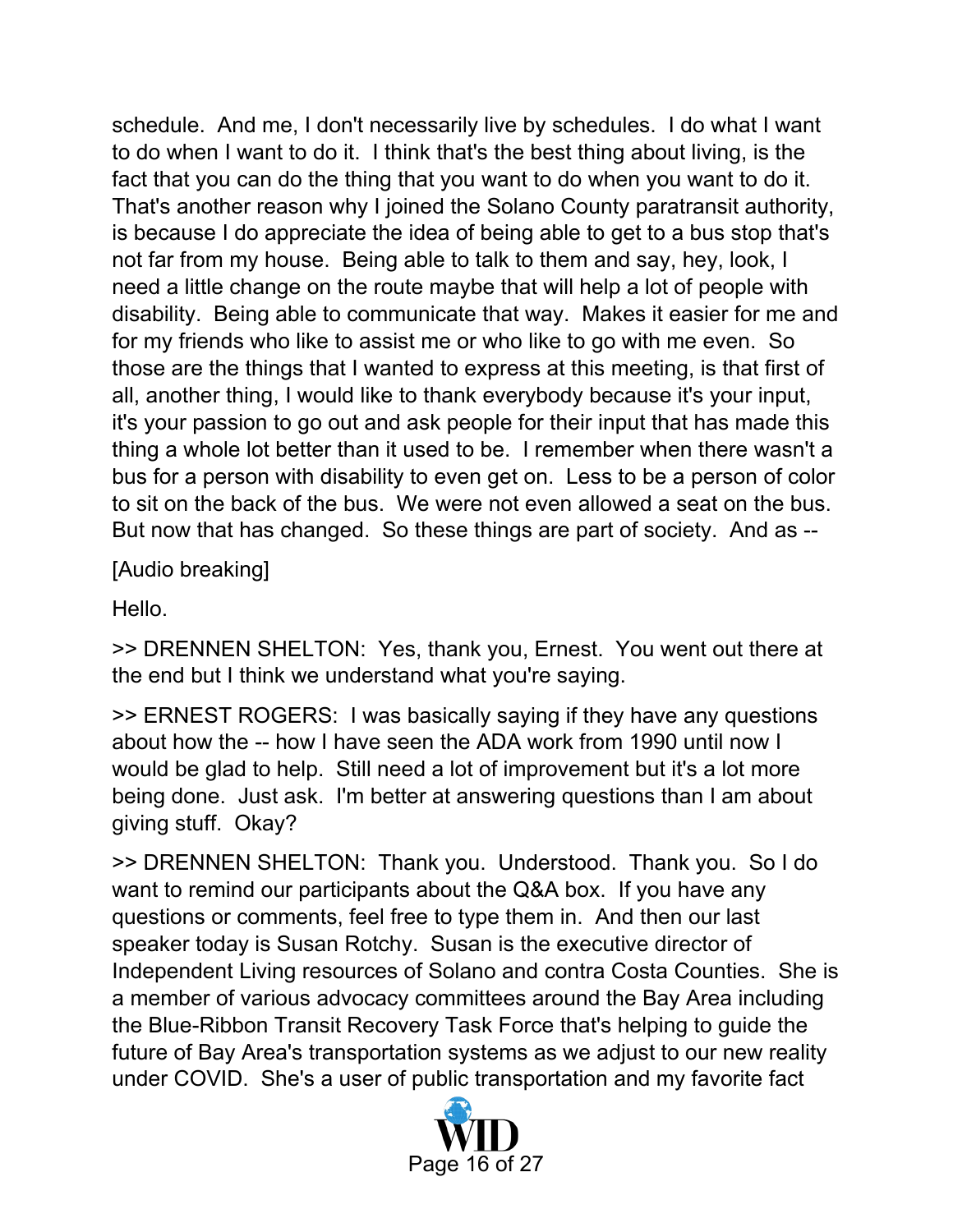about Susan is that she is a former Ms. Wheelchair California. She's a real live beauty queen. Susan, thanks for being with us today and the floor is yours.

>> SUSAN ROTCHY: I'm Susan Rotchy. My background is I was in a car accident 25 years ago. And actually to be really honest, I always thought ADA was in place until it became me, right? Go back to school. Figure it out, paratransit, took that for about two years. Had a lot of problems. Learned to be an advocate for people with disabilities. And that is how my beginnings started 25 years ago.

 You know, I've seen it evolve in transportation. It has --Ernest is right, it has improved. One of the reasons it has improved is because consumers or clients like us with disabilities make the change, right? Ernest gets on a committee. I get on a committee. There's very few people on committees on transportation that actually ride are transit to work or actually go to school. I mean, there's a lot of people that are making decisions about what we do and they don't even ride the bus. Right? So -- and I'm sure Ernest can tell you stories where we have been left behind. I personally have. And -- been left behind or waiting outside in the pouring rain for an hour for paratransit. I mean, we can talk about some stories and share and feeling like we are just second-class citizens. Yes. But we have -- we've made great strides. We absolutely have. But it takes a team to make great strides. And I'm only speaking in Solano County probably because Ernest is right, we're always on Ron and Darrel's, you know, just on their behind to make change, you know, and not accept -- it's coming, it's coming. You know. You have to be involved. And because I also am the director of the Independent Living center we have a lot of complaints about transportation. And I feel their pain because I know. I've ridden the bus. One summer when gas got so high I just refused to pay the price and I decided I was going to ride the bus every day all summer. And the first day I rode the bus I said, I'm never riding that Solano Express again because it took me three hours to get to work and it should have only taken me an hour and 15 minutes. But the lift didn't work. The bus driver didn't know how to use the lift. This was five years ago. So when consumers call, I tell them, hey, paratransit isn't that reliable, let's get you travel trained to ride the regular

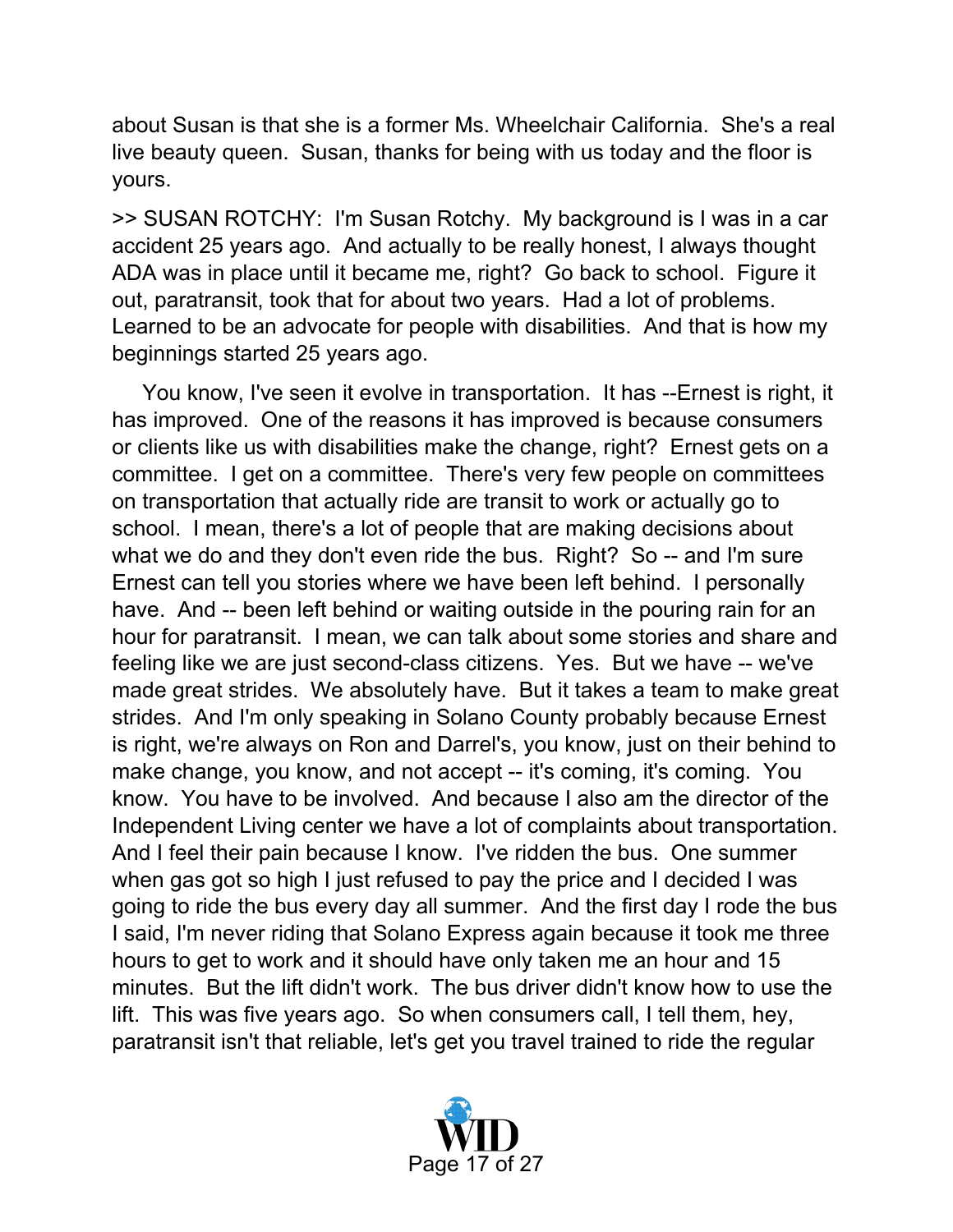bus. But some people just can't. They live out in the country. They don't have that option.

 So you know, we do -- we have made great strides. And in Solano County we have a program -- as Ernest talked about, Go-Go Grandparent. We also have a rideshare program that several of the nonprofits use a wheelchair accessible van for seniors and people with disabilities. And I do sit on various committees as well as I am an advocate for, you know, all disabilities, whether it's someone that's vision impaired and at times some of my staff or my consumers that are vision impaired, you know, the simplest task could be, hey, announce the bus stop, announce the right bus stop. That doesn't take any money. Right? It just takes education and pick up and let us know what bus stop you are at. Right?

 So some takes money. So you know, that's what we always fight for. But some does not. And also, you know, the other thing that really goes a long way is courteous. Drivers, education, courteous. You know? Compassion. And not telling a client or a passenger, hey, the next bus is going to come in 20 minutes or 45 minutes because my lift doesn't work and you didn't check the lift before you left. So you know, courtesy from drivers is, you know, also -- it's how you present it. You know, just like how we present ourselves.

 The other thing I wanted to talk about really quick is bus schedules and also because of COVID right now, you know, feeling safe in this environment. You know, in how we get our transit users back on the bus and on BART. And that's what the task force team t blue ribbon task force team is working on right now. And hopefully that -- to reassure you guys, right now transit is taking some great precautions to get us back on the bus. Some of the bus schedules have been delayed. You know, in other words, decrease because we don't have enough transit users. So until we start getting more transit users will we get a lot of the schedules back up on track.

 If you have -- I don't want to repeat a lot of the stuff that Ernest has said because we both live in the same county. In Contra Costa County I do ride the bus and I have to admit, Contra Costa County the one thing I really like

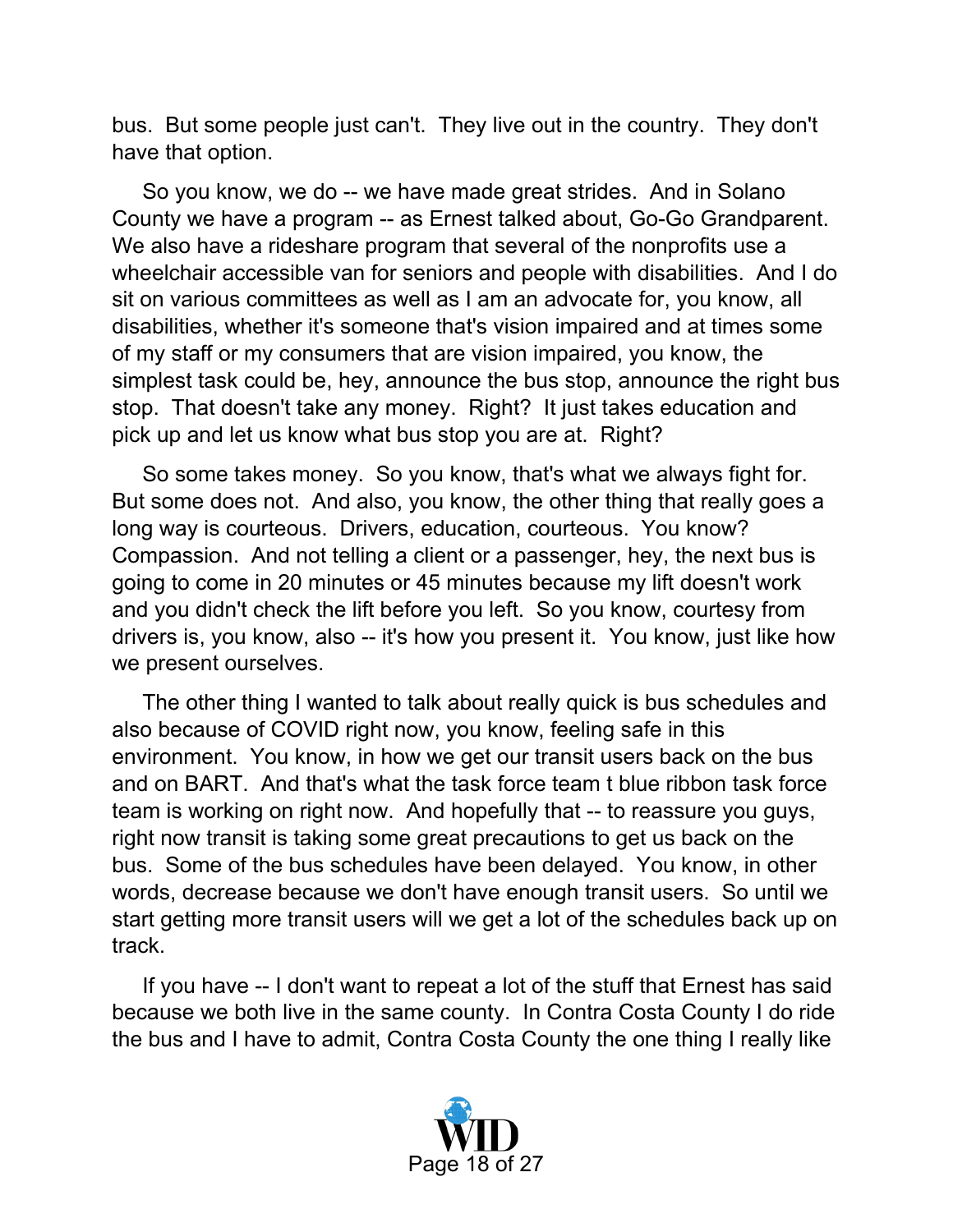about Contra Costa County you can ride the bus until 10:00 p.m. and in Solano that doesn't happen. If you have any question, please let me know.

>> ERNEST ROGERS: We're working on it, Susan, in Solano County. We're working on it.

>> SHIMON ISRAEL: Well, I guess now is the time that we turn to the question-and-answer period. We've got these great panelists. A lot of good discussion and presentation. And we want to open it up to folks in the Q&A box.

Take a look. See if there are any questions yet.

 No questions yet. Maybe as everyone is kind of getting ready with ideas, thinking about what they might want to ask. To our panelists, anything, any best practices that have not been covered yet in terms of, you know, things about committees, about being the most effective that you can be in meetings or about best practices for transit vehicle operation, anything that we have not touched on?

>> ERNEST ROGERS: I would like to say that one of the best practices that we found in Solano is the fact that we have these meetings where we involve all of the communities. We get to like a senior citizen center and then we ask the people there do they have any question or comments about public transportation or what can we do to better it. And that seems to work well. If you do it in different communities and in different locations in the communities, it seems to make, number one, it makes it -- what do I want to say? It makes the transit authority look like it's involved in the community, which it is. And it makes it look like it's more accessible, which we hope it does. And then it makes people feel more like something is going to be done, because I can say what I want to say and then later on I can see it lapping.

>> SHIMON ISRAEL: Do you think that former relationships with elected office shuts is helpful and any tips on doing so?

>> SUSAN ROTCHY: I'll answer that. I believe that --

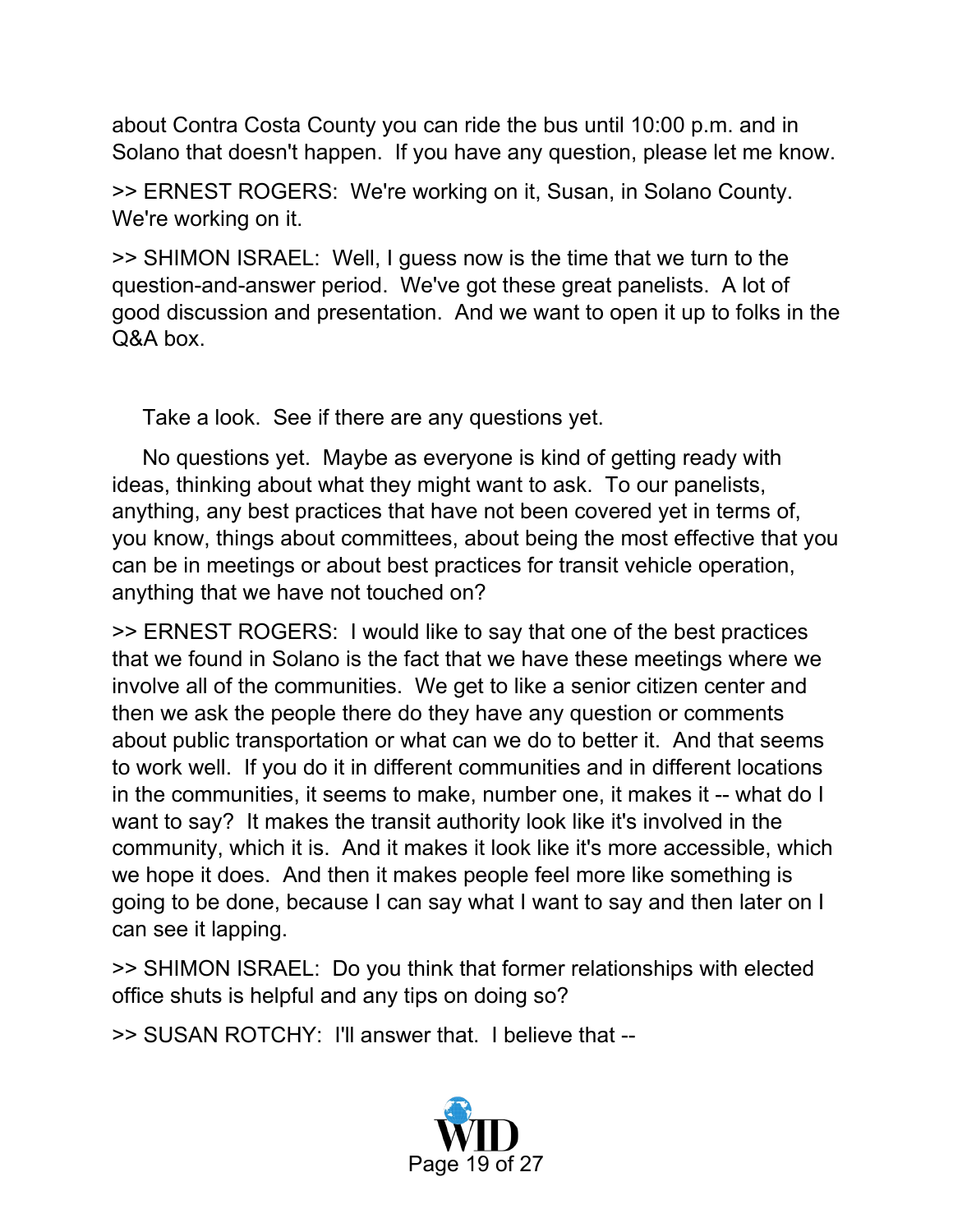>> ERNEST ROGERS: I would like to answer that one, too. One of the locations that we have, I have found it very helpful to contact public preachers to kind of help push my age a little bit. But not only that, it develops a relationship with public figures. And it does help. It does help. And -- they do listen because now as we begin to take more -- more to voting, more to being heard, more to being seen, it does help.

#### >> SHIMON ISRAEL: And Susan?

>> SUSAN ROTCHY: I think that consumers should absolutely contact their state legislator. Their assembly member, and talk to them about how they -- how we can make change because a lot of those legislators - actually most of the legislators, all of them, do sit on various transportation committees. So when you talk to their aide, the legislative aide, they really do take your information to heart. I always talk to our consumers at our agency, we do at times help them draft a letter to the legislator. Not just also participant in capitol action day. And we go with a list of things that we need in our community and these are all people with various different disabilities. So absolutely, contact your legislator and contact, you know, whether it's your nearest Independent Living center and work with them on advocacy and then the one thing I have to admit even during this pandemic now, you're able to participate on Zoom and ask questions because, before, it was really hard to attend those meetings for some people with disabilities. And so, you know, good -- that's another good practice. So yeah.

>> ANNETTE WILLIAMS: I think another thing with policymakers is they hold the purse strings. They often -- that's where the funding comes from. The so it's important to foster those relationships, you know, one of the things that we worked on in the last few years was this whole issue of accessibility to TNCs to Uber and Lyft and the legislator had to pass a law in order to set up the access fund to force really the TNCs to include accessible services as part of their service. And there's money attached with that. And I think that, you know, without having the legislature do that it probably wouldn't be able to happen. Especially because it's regulated by the state.

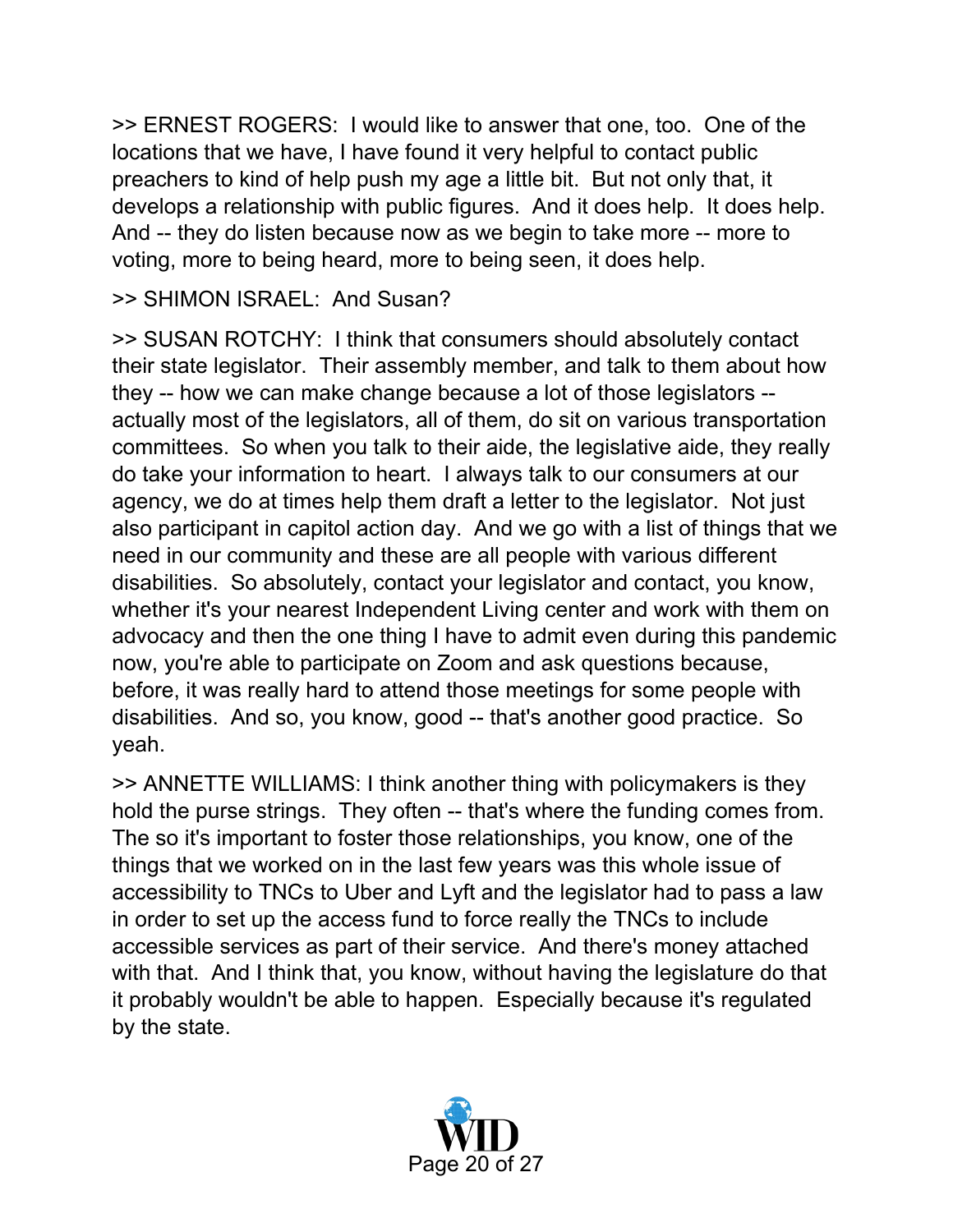>> SHIMON ISRAEL: Any creative approaches to new PCC members? Any incentives other than paying transportation costs to attend meetings?

>> ANNETTE WILLIAMS: One of the things that we do is have elections in November for -- at the annual meeting for the executive committee. So we try to get a broader group of people to come and there are different affinity groups. There are people with disabilities, people who are older adults, and then agency representatives. Then you know, I think that makes it, you know, they're representing others, not just themselves but they're representing others. And I think that that has had some help. Other thing I think is to reach out to organizations and -- we had a lot of work with the - it's called San Francisco school district access program. And they work with people with intellectual and developmental disabilities who have finished high school and are now doing a lot of living skills. And a lot of the people from that group have gotten more involved in our advisory committee. And they're very, you know, very rampant transit users.

You get connected with others who might be interested. Word of mouth is sometimes the way that people -- to actually get somebody to do something new, it's usually someone has to tell them, you should try this out. Or they have an experience like Ernest mentioned that got him involved. It's often hearing from somebody else, you can have a voice here, you can make a difference, you want something to change. That's been my experience anyway that it's word of mouth that often gets people to actually act and come to meetings and to say, oh, well, maybe I want to be a member of that committee, too.

>> SHIMON ISRAEL: Okay, we have a couple more questions. One. There's been a big push to provide less park for development projects but the amount of disabled parking is still based on a percentage of overall parking. As an amputee who counts every step I wish the percentage requirement of disabled parking is looked at again. This is true even at BART stations and other locations.

>> ANNETTE WILLIAMS: Unfortunately we don't have someone here from BART. We don't have parking at our stations. In San Francisco, we don't have any parking. Unfortunately. There's street parking and we work

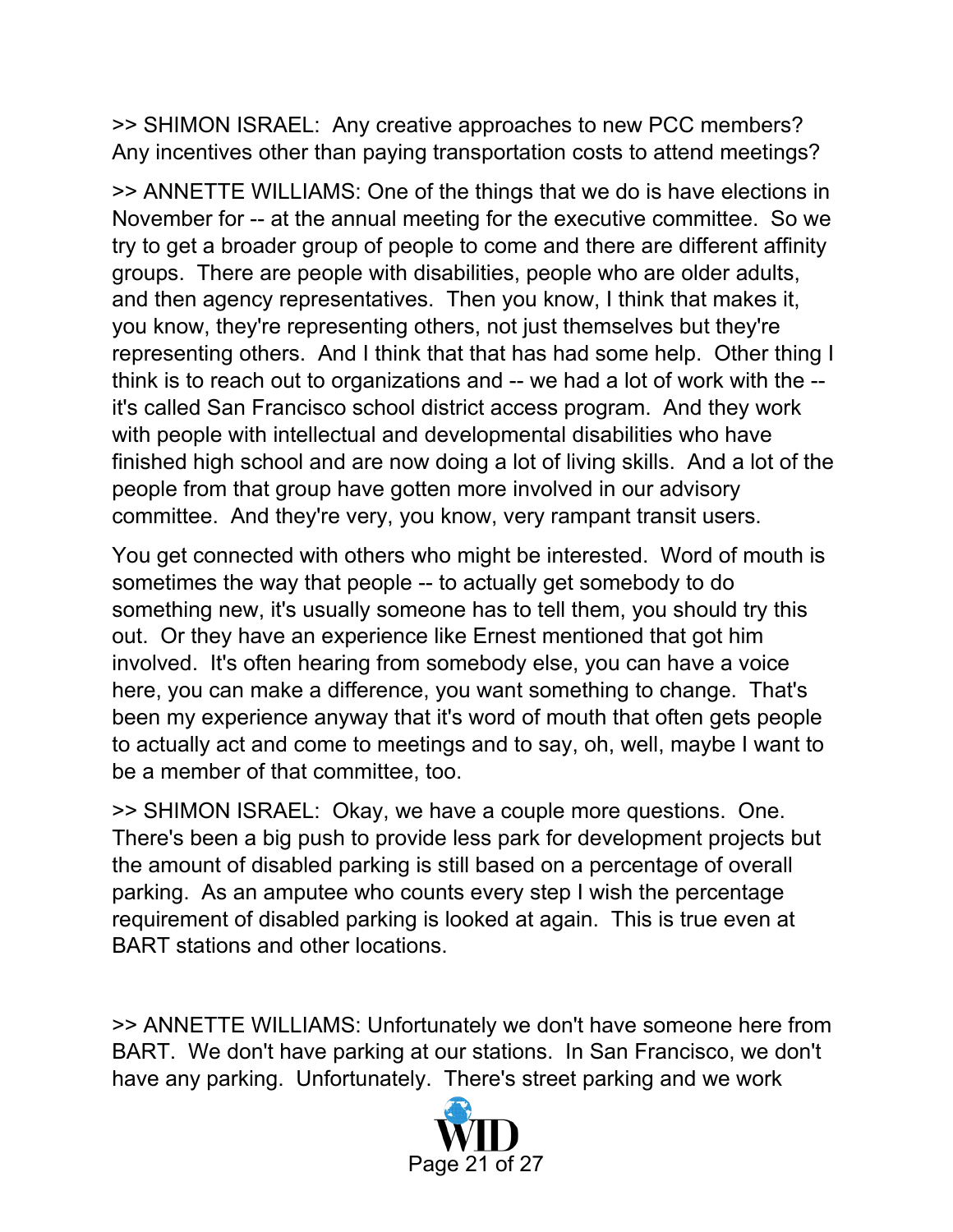towards -- as the person was mentioning, the pro ag, 4% on the streets of accessible blue zones. There has been a lot of work that's gone on in terms of disabled parking and parking reform because we do believe sometimes spaces are filled up all day by somebody with a placard who, you know, then the spaces are not available to people with disabilities who may be coming for shorter periods of time and maybe that person doesn't really need it for proximity. That's frustrating for people with disabilities because often then you can't get to the front door where you're trying to go because all the blue spaces have been filled since 6:00 in the morning when people came to work.

>> SHIMON ISRAEL: Agreed, yeah. Susan, did you want to add something? I thought maybe I saw a hand.

>> SUSAN ROTCHY: We do have a lot of consumer complaints about the parking, not having enough. Since these are the Baby Boomer, they're aging. And they're having also difficulty walking. There's just not enough. And Annette is correct, we've had a lot of people complain about, you know, someone that works in the city parks there all day and then someone that needs to get to an appointment in San Francisco for a medical appointment is unable to get that parking spot because somebody has been there because they're working parking all day. Yeah.

>> ANNETTE WILLIAMS: And we had a committee, disabled advisory committee on accessible work parking a up number of years ago and there were recommendations to charge for blue zones because part of the reason, at least they found in other states, that those spaces get filled up all day is because it's free and you can leave it there for three days. And so then there isn't the turnover that's needed for disabled people who want to park for short period of time or come for a number of hours because they're parked up. And it's not just blue zone, it's all the parking spaces because you can use a placard in any space and not have to pay for parking. So there is -- there's some desire to have statewide -- at least options for cities to be able to implement that. You know, limiting the time and potentially charging and maybe then having like a low-income amount for people who are lower income. Because the reason that there was no charge in the first place had more to do with the ability to pay because the meters weren't accessible and there wasn't an accessible way to pay. And what it's

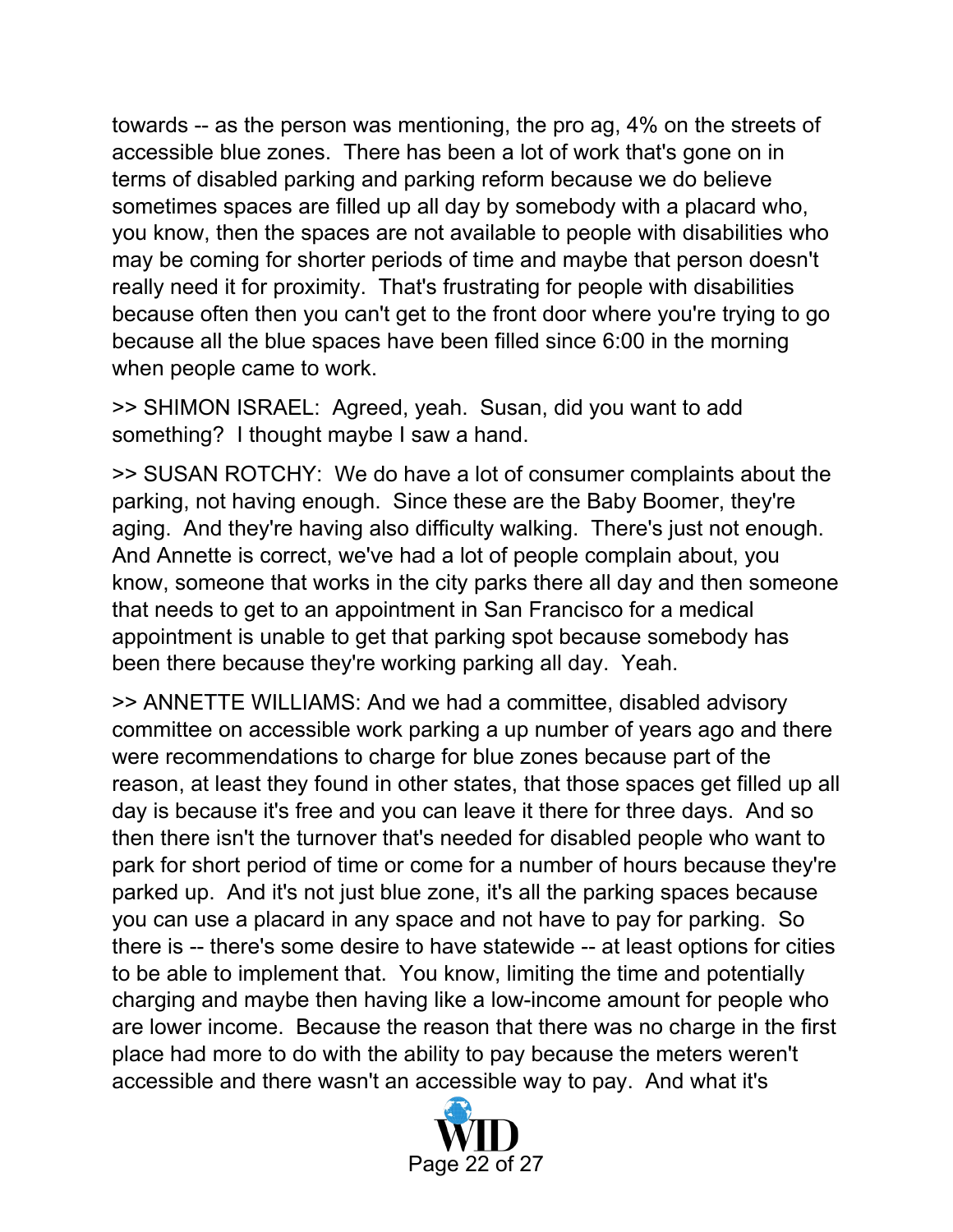morphed into is people using it some maybe that don't need it because they like the convenience and the fact they don't have to pay. And it just takes going to a doctor and having your certified that you need it. But they found in some states where it went way down, like huge -- many more spaces were available when they started to charge for parking because all of a sudden those people who were parking there all day weren't taking advantage of that.

>> SHIMON ISRAEL: Good insight. Next question, what is a good committee make up to ensure people are trusted, respected and heard. Disabled riders are clearly important but I have found that the they often can only provide input with respect to their particular issues. Those are important but often leave the full committee without the entire situation. I found that agencies that represent people with disabilities have a more universal perspective but don't necessarily speak from personal experiences. How do we get the balance right?

Susan, do you want to take this one?

>> SUSAN ROTCHY: So I think that, first of all, we need to start placing people with disabilities in leadership roles, right? That's the first thing. And also -- or putting some really doing a survey and getting some people that are transit rider, low income, a senior on a committee, because I do sit on a panel, several panels, and like I said, I'm sure Ernest and I are the only transit users, right? And they all have an opinion of what to say. But never been left behind or discriminated against because, hey, we have 40 ablebodied passengers on the bus, there will be another bus for you. Right? So we need to get people with disabilities in leadership roles, sitting on those committees or doing some breakout workshops or, hey, let's -- if you're having an in-person meeting, get there by public transit and let's see how your work has really been done. Okay. I'm going to get off my soap box.

>> ERNEST ROGERS: I like what Susan said. She's right. She and I have been on the only two in the room, but really? The thing is if they're in a leadership role, one of the things you have to find out about people is you've got to find people that are empathetic, who look at other things, just

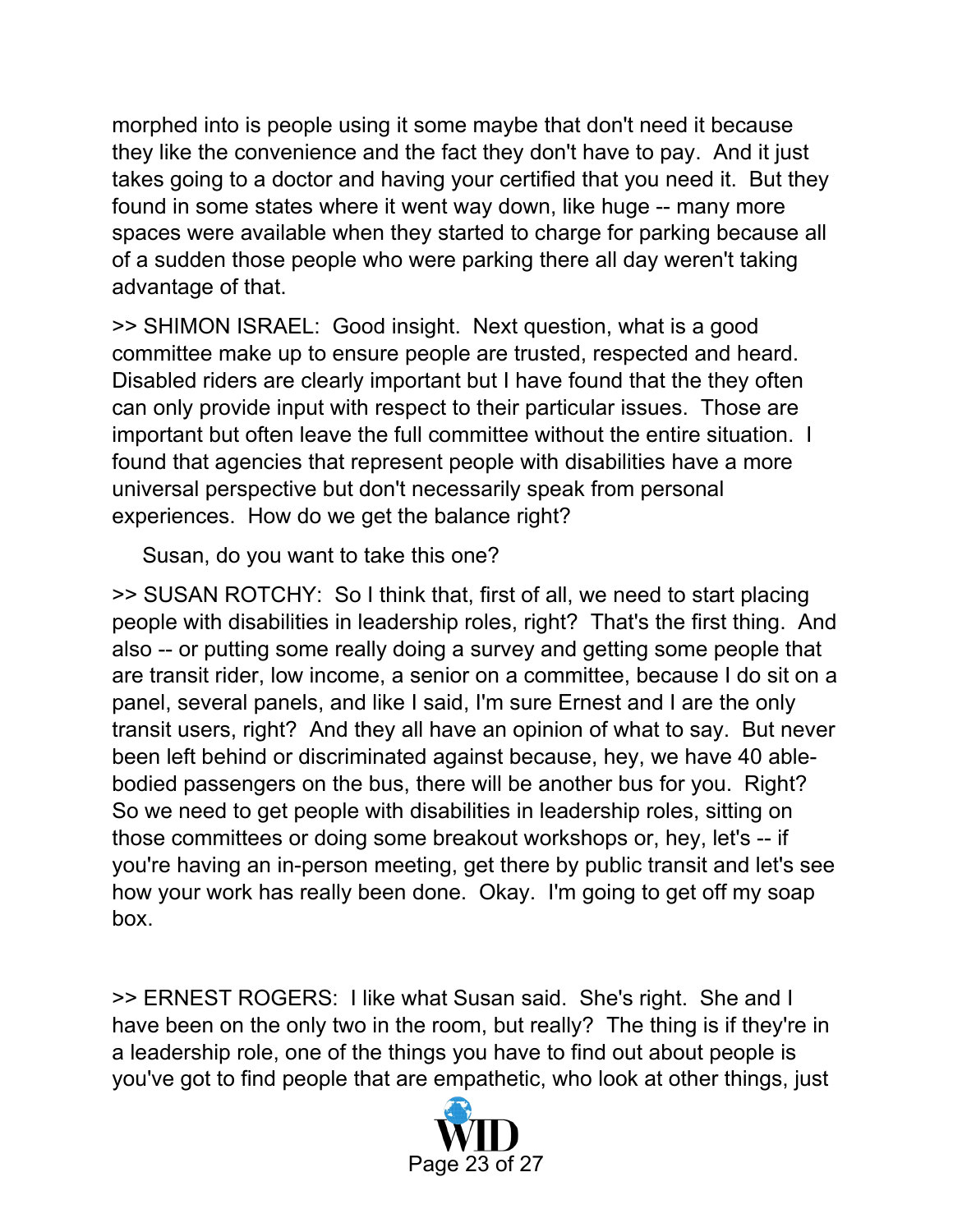not only from their side but from other people's side. I know we have a young lady on one of our committees, she's disabled, rides the chair and she only looked at it from her side. I be trying to tell her a lot of things we can't change because we don't have that right or we don't have that kind of change. But we can ask, you know, be sympathetic with them. And I think that's the biggest thing. You have to have people on the panel that's even - - that can empathize and see from other people's perspectives and also surveys. Surveys do good because a person can be six feet in a wheelchair and a person that's four feet in a wheelchair, there's a difference right there. You know. So it just has to be -- got to be a medium ground. You have to have someone that can empathize and understand how to go between those two grounds. A leadership role would help.

>> ANNETTE WILLIAMS: I think that people who work together for a period of time with different disabilities, they become aware of the issues that their fellow users are dealing with. I think also like just the citizens -- with have a citizens advisory committee that is made up of all different types of people and having people with disabilities on that committee as well to be speaking from that voice, because I think there's not enough cross pollination and often people who are not disabled really don't understand the challenges that people with disabilities face in using public transportation. And they needed indicating. And that's why like you were saying, having policymakers and those in executive positions to have disabilities, then they're in the room when those things are brought up and they can bring up their personal experience or what they've learned from their work. But I do think that people who work for a period of time become aware of other people with disabilities and their needs as well. And not just their own. Like you were saying, the empathy and the understanding and even just, you know, knowing the things that are important to, say, a person who is blind or a person who is deaf, you learn it from hearing from those people directly.

>> SHIMON ISRAEL: Very good. Empathy is good for sure. We do have just one comment. So California Commission on Disability Access would be the place to take the parking issue up. And I did want to open the Q&A to anyone else who had a question for the panelists.

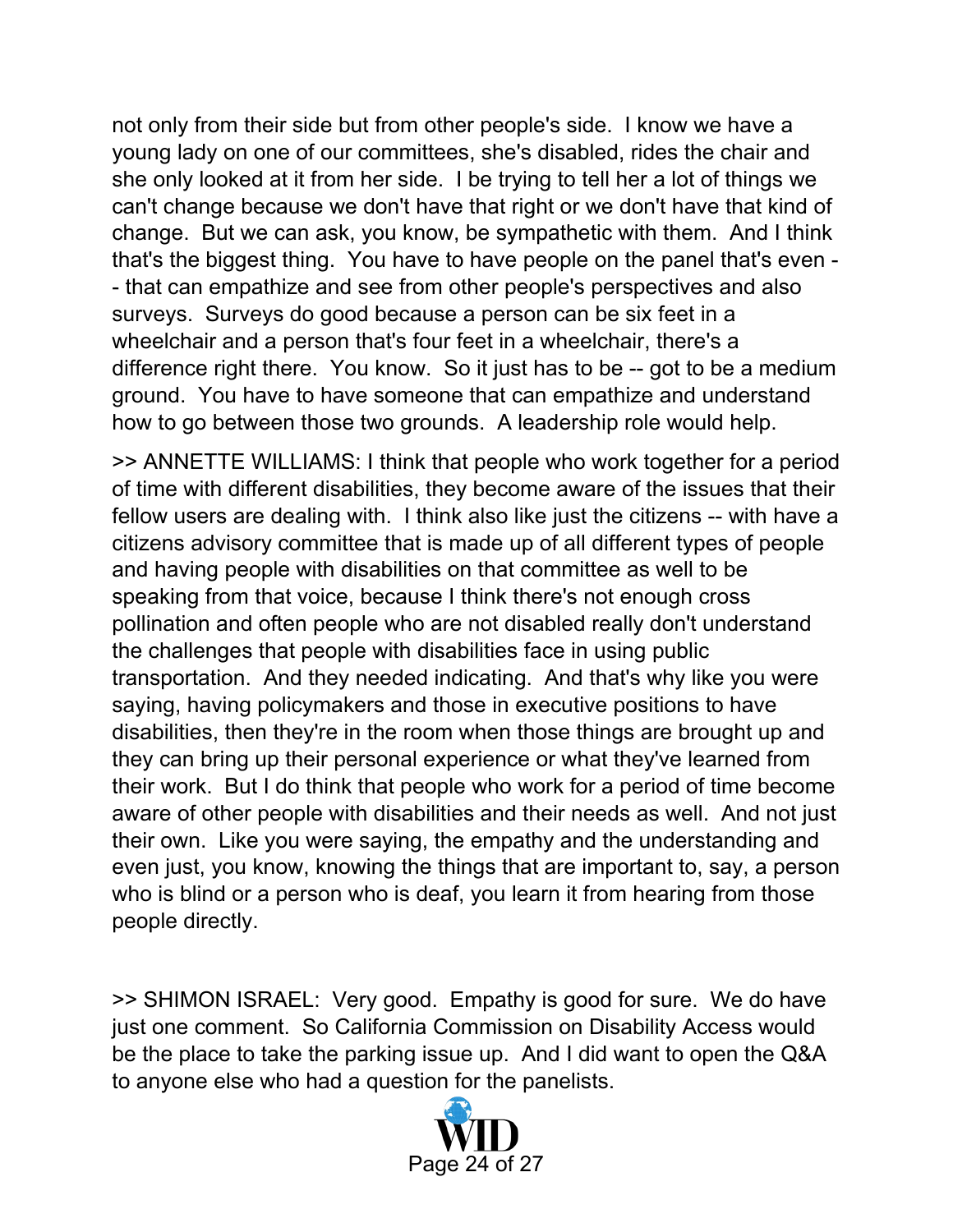It seems like we may be at the end. We have a bit left on the presentation. Maybe we'll resume there then? Shall we? Yeah. Okay. All right. This is actually my slide.

 Okay. So these are recommendations that we wanted to share for transportation agencies. And we don't presume to know what's best. These are some highlights that have been revealed from our project. 2020 was very much a year of discussion about equity. And one of the things that kind of came to surface is discussion of pipelines. How do you get people into the relevant professions that have the relevant experience? This is something that we want to investigate an MTC but we feel that internship programs are a good vehicle for people to get the right people and the right positions and to get movement generally of people who have kind of -- that come from the disability community into planning professions.

 The next point, we want to foster relationships with go-to organizations within your county. The first stop will be your centers for independent living and we'll provide a list on the website as a product of this project. You want to have trusted relationships with people in the county so you can just pick up the phone and have a sounding board if there are plan or service changes that may impact the community. It does not -- not every event needs to be a full-scale community outreach activity. Sometimes you just want to have a little bit of insight or perspective that can be represented in your work.

 You want to partner with community agencies to do the outreach. Transit agencies and MTC may not have the best relationship or the reputation with the public and I see that as an MTC employee. Sometimes it can be helpful to have the local touch, have a trusted agency which has a good relationship with the community, who may have more ongoing direct engagement. And it can be good to have those folks on retainer, so consider paying for those services. Either one agency or a bench or group of agencies can be helpful.

 And then you want to participate in county and regional emergency planning. So from time to time there are tabletop exercises for emergency actions. You want to engage with them and practice, practice, practice. Be connected on the county level but also be mindful of regional exercises as

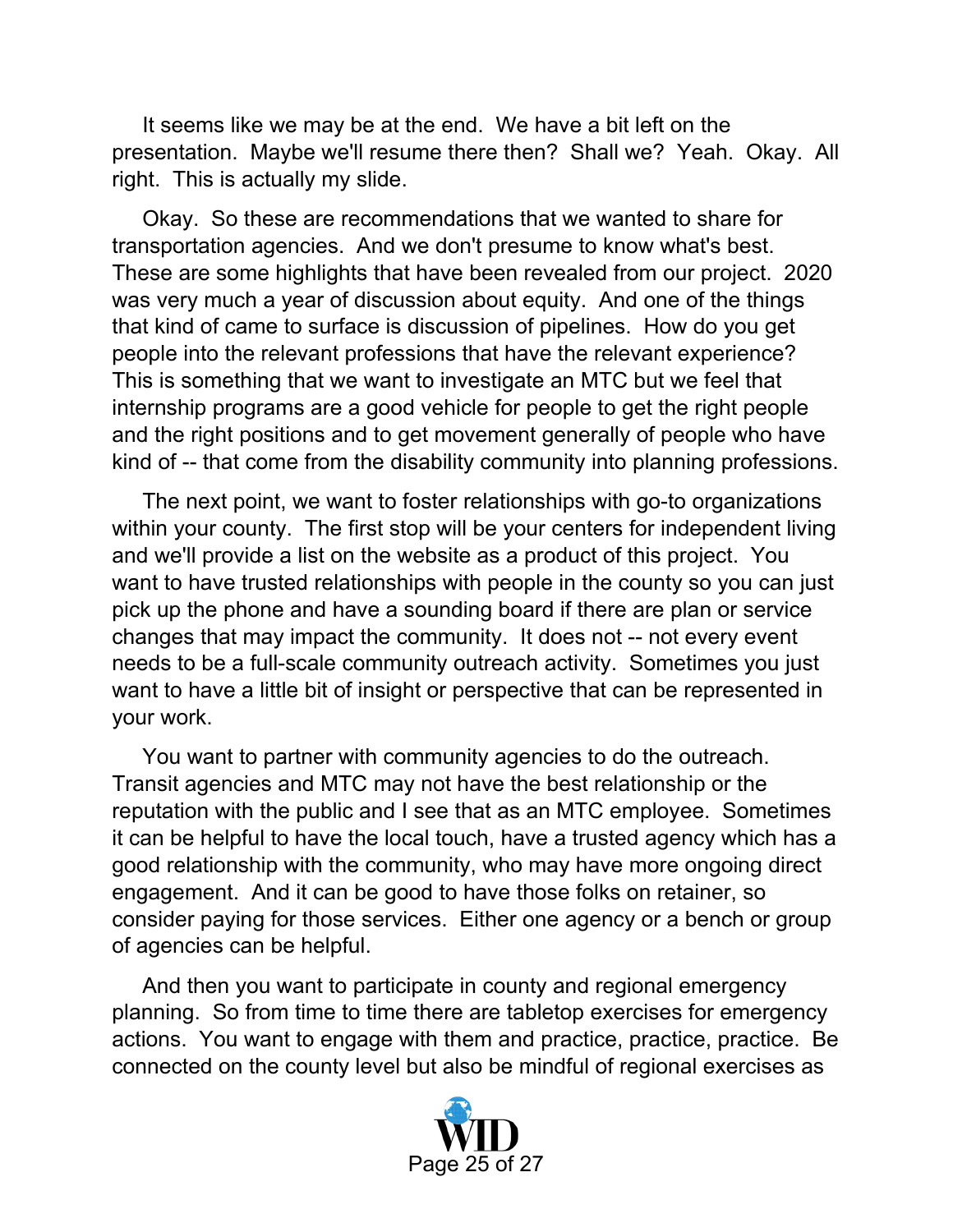well. Every county has a different liaison in terms of setting these up. For some those are sheriff's departments, others are health departments. We're going to add a list of those contact resources also on the WID resources page that we're developing.

 And so to the last point, you know, you want to include disability and access into equity frameworks and analyses. So we have antiracist and antidiscrimination policies. We perform equity analyses to measure dispirit impacts of projects. But at present we don't -- at least most of those types of equity analyses don't include disability and access. We have our own work to do in our own house at MTC when we evaluate future projects for regional transportation plan. Historically disability has not been included as one of the metrics. Related to this, I will make a plug for MTC's coordinated plan, which will include some off the shelf approaches for developing equity analyses. And that's still in development. But these are in general hard to put in practice and they're not fully developed but continue to engage with us. It's all of our responsibilities to promote access and that's been a theme of this presentation. But do continue to reach out and be engaged as we develop this together.

>> DRENNEN SHELTON: Thanks, Shimon. We just about reached the end of our time together today. Hopefully you've learned something new or that you've heard something that will inspire you to expand how you include accessibility issues in your work. But we don't want you to stop here. We would like to ask for your commitment today to establish or strength then your relationships with the disability community. We want you to be the champion who voices accessibility issues and perspectives at your work. We want you to start by reaching out to a member of your own agency's advisory board or to your local Independent Living resource center and tell them you heard this presentation. Tell them that you're seeking to include their perspectives in your work. Go beyond that box checking exercise and look to really incorporate the disability lens in your work. It's not going to be easy. And it's going to feel awkward at times and you may be afraid that you're making a mistake of some kind. But I want you to remember, Senator Duckworth's words to you that we need strong leadership from you on this front.